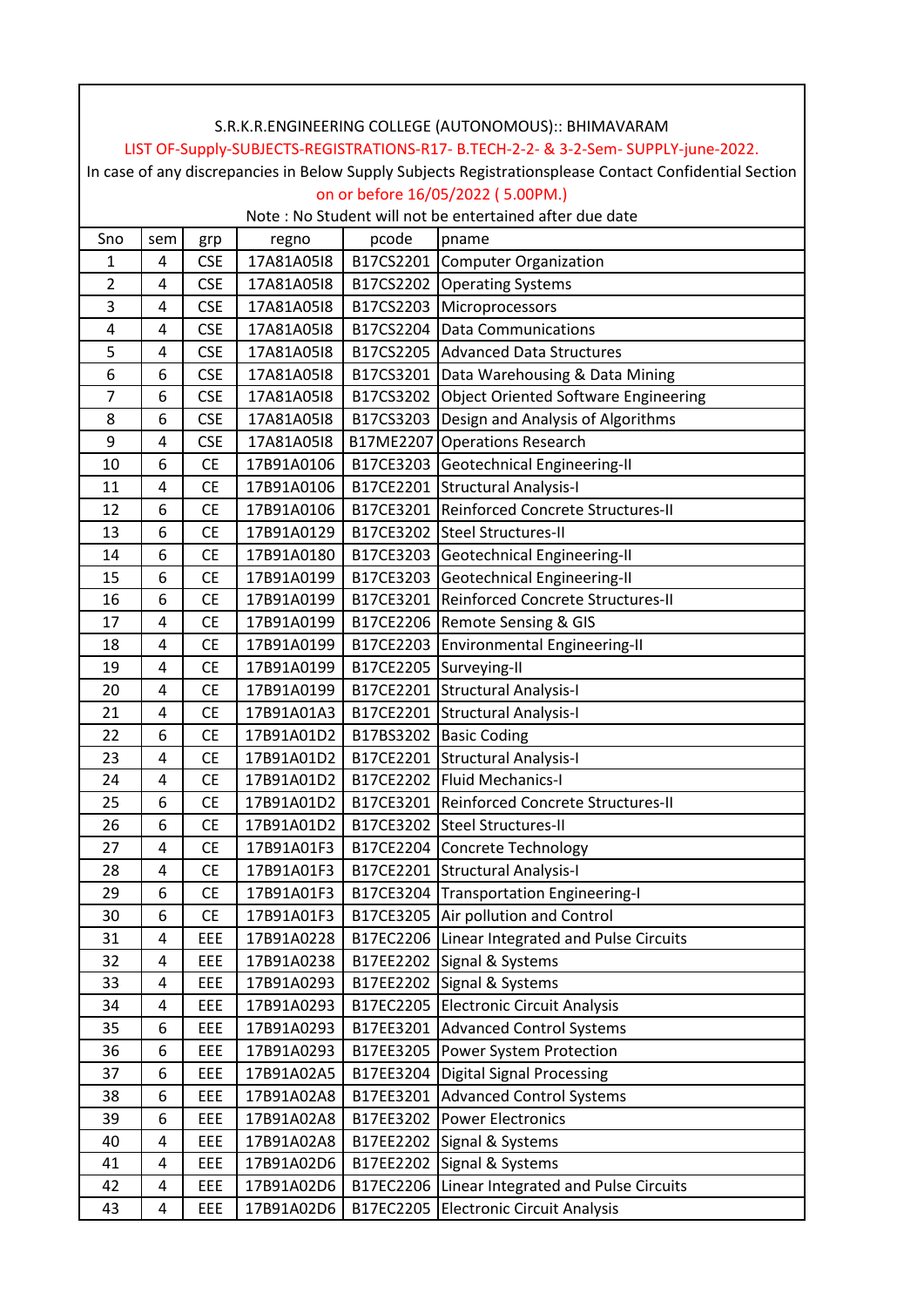|     |     |             |                 |           | S.R.K.R.ENGINEERING COLLEGE (AUTONOMOUS):: BHIMAVARAM                                                  |
|-----|-----|-------------|-----------------|-----------|--------------------------------------------------------------------------------------------------------|
|     |     |             |                 |           | LIST OF-Supply-SUBJECTS-REGISTRATIONS-R17- B.TECH-2-2- & 3-2-Sem- SUPPLY-june-2022.                    |
|     |     |             |                 |           | In case of any discrepancies in Below Supply Subjects Registrationsplease Contact Confidential Section |
|     |     |             |                 |           | on or before 16/05/2022 (5.00PM.)                                                                      |
|     |     |             |                 |           | Note: No Student will not be entertained after due date                                                |
| Sno | sem | grp         | regno           | pcode     | pname                                                                                                  |
| 44  | 4   | EEE         | 17B91A02E7      |           | B17EE2202 Signal & Systems                                                                             |
| 45  | 4   | EEE         | 17B91A02G6      |           | B17EE2202 Signal & Systems                                                                             |
| 46  | 6   | EEE         | 17B91A02G6      |           | B17EE3201 Advanced Control Systems                                                                     |
| 47  | 4   | EEE         | 17B91A02I9      |           | B17BS2201   Management Science                                                                         |
| 48  | 4   | EEE         | 17B91A02J1      |           | B17EE2202 Signal & Systems                                                                             |
| 49  | 6   | EEE         | 17B91A02K5      | B17EE3208 | Control Systems Lab                                                                                    |
| 50  | 6   | EEE         | 17B91A02K5      |           | B17BS3203 Advanced Coding                                                                              |
| 51  | 4   | EEE         | 17B91A02K9      |           | B17EC2206 Linear Integrated and Pulse Circuits                                                         |
| 52  | 4   | EEE         | 17B91A02N9      |           | B17EC2206 Linear Integrated and Pulse Circuits                                                         |
| 53  | 4   | EEE         | 17B91A02N9      |           | B17EE2201 Electrical Machines-I                                                                        |
| 54  | 4   | EEE         | 17B91A02N9      |           | B17EE2202 Signal & Systems                                                                             |
| 55  | 4   | EEE         | 17B91A02N9      |           | B17EC2205 Electronic Circuit Analysis                                                                  |
| 56  | 6   | EEE         | 17B91A02N9      | B17EE3204 | <b>Digital Signal Processing</b>                                                                       |
| 57  | 6   | EEE         | 17B91A02N9      |           | B17EE3205   Power System Protection                                                                    |
| 58  | 6   | EEE         | 17B91A02N9      |           | B17EE3201 Advanced Control Systems                                                                     |
| 59  | 6   | EEE         | 17B91A02N9      |           | B17EE3202 Power Electronics                                                                            |
| 60  | 4   | EEE         | 17B91A02N9      |           | B17ME2206 Prime movers & Pumps                                                                         |
| 61  | 6   | <b>MECH</b> | 17B91A0325      |           | B17ME3204 Machine Design                                                                               |
| 62  | 4   | <b>MECH</b> | 17B91A0325      |           | B17ME2201 Advanced Strength of Materials                                                               |
| 63  | 4   | <b>MECH</b> | 17B91A0384      |           | B17ME2201 Advanced Strength of Materials                                                               |
| 64  | 6   | <b>MECH</b> | 17B91A0384      |           | B17ME3203 Dynamics of Machines                                                                         |
| 65  | 4   |             | MECH 17B91A0384 |           | B17ME2204 Fluid Mechanics                                                                              |
| 66  | 4   | <b>MECH</b> | 17B91A03B2      |           | B17ME2204 Fluid Mechanics                                                                              |
| 67  | 4   |             | MECH 17B91A03B2 |           | B17ME2201 Advanced Strength of Materials                                                               |
| 68  | 4   | <b>MECH</b> | 17B91A03B2      |           | B17ME2202 Thermal Engineering                                                                          |
| 69  | 6   | <b>MECH</b> | 17B91A03B2      |           | B17ME3203 Dynamics of Machines                                                                         |
| 70  | 6   | <b>MECH</b> | 17B91A03B2      |           | B17ME3202 Control Systems                                                                              |
| 71  | 4   | <b>MECH</b> | 17B91A03B2      |           | B17ME2205 Mechanical Engineering Drawing                                                               |
| 72  | 6   | <b>MECH</b> | 17B91A03B2      |           | B17ME3201 Industrial Engineering & Management                                                          |
| 73  | 6   | <b>MECH</b> | 17B91A03B2      |           | B17ME3204 Machine Design                                                                               |
| 74  | 6   | <b>MECH</b> | 17B91A03B2      |           | B17ME3206 Green Engineering Systems                                                                    |
| 75  | 4   | <b>MECH</b> | 17B91A03B4      |           | B17ME2201 Advanced Strength of Materials                                                               |
| 76  | 6   | <b>MECH</b> | 17B91A03B4      |           | B17ME3204 Machine Design                                                                               |
| 77  | 4   | <b>MECH</b> | 17B91A03B4      |           | B17ME2205   Mechanical Engineering Drawing                                                             |
| 78  | 6   | <b>MECH</b> | 17B91A03B4      |           | B17ME3202 Control Systems                                                                              |
| 79  | 6   | <b>MECH</b> | 17B91A03B4      |           | B17ME3203 Dynamics of Machines                                                                         |
| 80  | 4   | <b>MECH</b> | 17B91A03B4      |           | B17ME2202 Thermal Engineering                                                                          |
| 81  | 4   | <b>MECH</b> | 17B91A03B4      |           | B17ME2204 Fluid Mechanics                                                                              |
| 82  | 6   | <b>MECH</b> | 17B91A03C4      |           | B17ME3204 Machine Design                                                                               |
| 83  | 4   | <b>MECH</b> | 17B91A03C4      |           | B17ME2201 Advanced Strength of Materials                                                               |
| 84  | 4   | <b>MECH</b> | 17B91A03D8      |           | B17ME2201 Advanced Strength of Materials                                                               |
| 85  | 4   | <b>MECH</b> | 17B91A03D8      |           | B17ME2204 Fluid Mechanics                                                                              |
| 86  | 6   | <b>MECH</b> | 17B91A03D8      |           | B17ME3203 Dynamics of Machines                                                                         |

⅂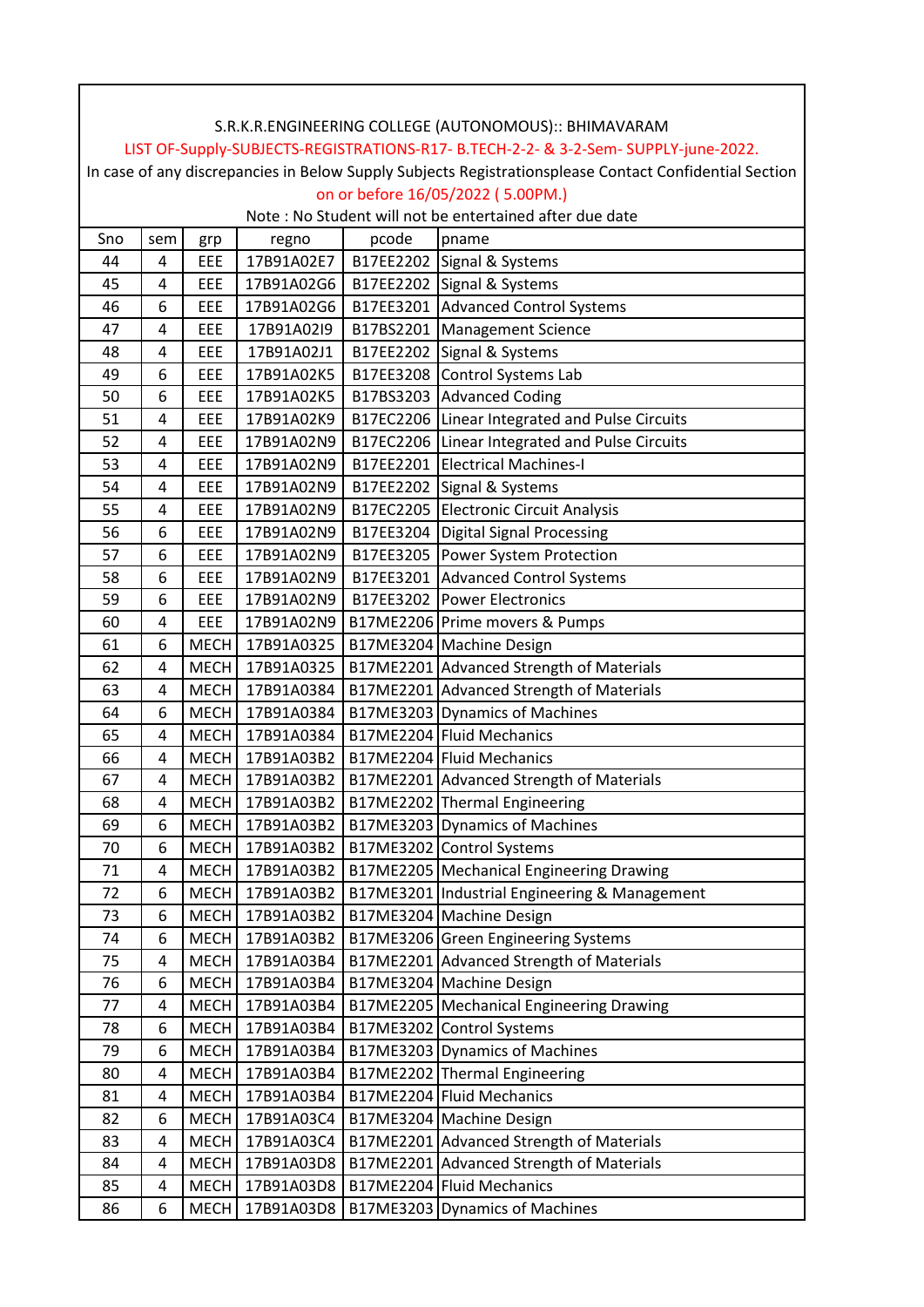|     |     |                   |                 |           | S.R.K.R.ENGINEERING COLLEGE (AUTONOMOUS):: BHIMAVARAM                                                  |
|-----|-----|-------------------|-----------------|-----------|--------------------------------------------------------------------------------------------------------|
|     |     |                   |                 |           | LIST OF-Supply-SUBJECTS-REGISTRATIONS-R17- B.TECH-2-2- & 3-2-Sem- SUPPLY-june-2022.                    |
|     |     |                   |                 |           | In case of any discrepancies in Below Supply Subjects Registrationsplease Contact Confidential Section |
|     |     |                   |                 |           | on or before 16/05/2022 (5.00PM.)                                                                      |
|     |     |                   |                 |           | Note: No Student will not be entertained after due date                                                |
| Sno | sem | grp               | regno           | pcode     | pname                                                                                                  |
| 87  | 4   | <b>MECH</b>       | 17B91A03E4      |           | B17ME2204 Fluid Mechanics                                                                              |
| 88  | 6   |                   | MECH 17B91A03G7 |           | B17ME3203 Dynamics of Machines                                                                         |
| 89  | 6   |                   | MECH 17B91A03G7 |           | B17ME3207 Computer Aided Design                                                                        |
| 90  | 4   | <b>MECH</b>       | 17B91A03G7      |           | B17ME2201 Advanced Strength of Materials                                                               |
| 91  | 4   | <b>MECH</b>       | 17B91A03G8      |           | B17ME2201 Advanced Strength of Materials                                                               |
| 92  | 6   | <b>MECH</b>       | 17B91A03I3      |           | B17ME3206 Green Engineering Systems                                                                    |
| 93  | 6   | <b>MECH</b>       | 17B91A03I3      |           | B17ME3207 Computer Aided Design                                                                        |
| 94  | 6   | MECH              | 17B91A03I3      |           | B17ME3204 Machine Design                                                                               |
| 95  | 6   | MECH <sup> </sup> | 17B91A03I3      |           | B17ME3203 Dynamics of Machines                                                                         |
| 96  | 6   | <b>MECH</b>       | 17B91A03I3      |           | B17ME3202 Control Systems                                                                              |
| 97  | 4   | <b>MECH</b>       | 17B91A03I3      |           | B17ME2203 Metal Cutting & Machine Tools                                                                |
| 98  | 4   | <b>MECH</b>       | 17B91A03I3      |           | B17ME2204 Fluid Mechanics                                                                              |
| 99  | 4   | <b>MECH</b>       | 17B91A03I3      |           | B17ME2202 Thermal Engineering                                                                          |
| 100 | 4   | <b>MECH</b>       | 17B91A03I9      |           | B17ME2204 Fluid Mechanics                                                                              |
| 101 | 6   | <b>MECH</b>       | 17B91A03I9      |           | B17ME3201   Industrial Engineering & Management                                                        |
| 102 | 6   | <b>MECH</b>       | 17B91A03I9      |           | B17ME3202 Control Systems                                                                              |
| 103 | 4   | <b>MECH</b>       | 17B91A03I9      |           | B17ME2205 Mechanical Engineering Drawing                                                               |
| 104 | 6   | <b>MECH</b>       | 17B91A03I9      |           | B17ME3207 Computer Aided Design                                                                        |
| 105 | 6   |                   | MECH 17B91A03K9 |           | B17ME3204 Machine Design                                                                               |
| 106 | 6   | <b>MECH</b>       | 17B91A03K9      |           | B17ME3203 Dynamics of Machines                                                                         |
| 107 | 4   |                   | MECH 17B91A03K9 |           | B17ME2204 Fluid Mechanics                                                                              |
| 108 | 4   |                   | MECH 17B91A03K9 |           | B17ME2201 Advanced Strength of Materials                                                               |
| 109 | 4   |                   | MECH 17B91A03M2 |           | B17ME2204 Fluid Mechanics                                                                              |
| 110 | 4   |                   |                 |           | MECH 17B91A03Q0   B17ME2204 Fluid Mechanics                                                            |
| 111 | 4   | <b>MECH</b>       | 17B91A03Q0      |           | B17ME2203   Metal Cutting & Machine Tools                                                              |
| 112 | 6   | <b>MECH</b>       | 17B91A03Q0      |           | B17ME3202 Control Systems                                                                              |
| 113 | 4   | <b>MECH</b>       | 17B91A03R7      |           | B17ME2204 Fluid Mechanics                                                                              |
| 114 | 4   | <b>MECH</b>       | 17B91A03R7      |           | B17ME2201 Advanced Strength of Materials                                                               |
| 115 | 4   | <b>MECH</b>       | 17B91A03T1      |           | B17ME2201 Advanced Strength of Materials                                                               |
| 116 | 4   | <b>MECH</b>       | 17B91A03T1      |           | B17ME2202 Thermal Engineering                                                                          |
| 117 | 4   | <b>MECH</b>       | 17B91A03T1      |           | B17ME2205 Mechanical Engineering Drawing                                                               |
| 118 | 6   | <b>MECH</b>       | 17B91A03T1      |           | B17ME3204 Machine Design                                                                               |
| 119 | 4   | <b>MECH</b>       | 17B91A03U8      |           | B17ME2204 Fluid Mechanics                                                                              |
| 120 | 4   | ECE               | 17B91A0452      |           | B17EC2203 Analog Communications                                                                        |
| 121 | 4   | ECE               | 17B91A0452      | B17EC2201 | <b>Electronic Circuit Analysis</b>                                                                     |
| 122 | 6   | ECE               | 17B91A0488      | B17EC3204 | <b>Digital Signal Processing</b>                                                                       |
| 123 | 4   | ECE               | 17B91A0497      | B17EC2203 | <b>Analog Communications</b>                                                                           |
| 124 | 6   | ECE               | 17B91A04A3      | B17EC3204 | <b>Digital Signal Processing</b>                                                                       |
| 125 | 6   | ECE               | 17B91A04B3      | B17EC3204 | <b>Digital Signal Processing</b>                                                                       |
|     | 4   |                   | 17B91A04B3      | B17BS2201 | <b>Management Science</b>                                                                              |
| 126 | 6   | ECE               |                 |           |                                                                                                        |
| 127 |     | ECE               | 17B91A04B4      |           | B17EC3202 Microwave Engineering                                                                        |
| 128 | 6   | ECE               | 17B91A04E5      | B17EC3205 | Radar Engineering                                                                                      |

⅂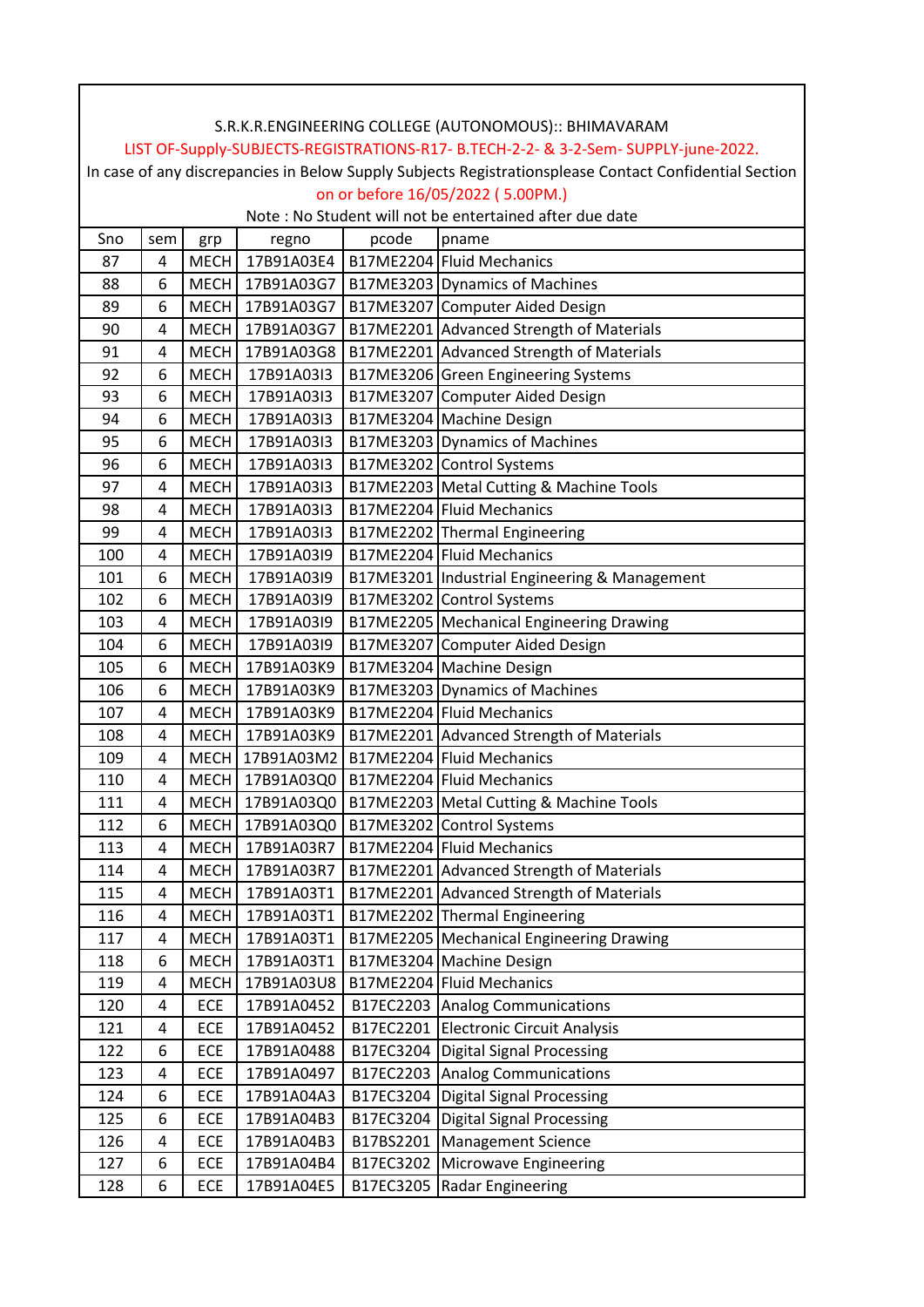|     |     |            |            |           | S.R.K.R.ENGINEERING COLLEGE (AUTONOMOUS):: BHIMAVARAM                                                  |
|-----|-----|------------|------------|-----------|--------------------------------------------------------------------------------------------------------|
|     |     |            |            |           | LIST OF-Supply-SUBJECTS-REGISTRATIONS-R17- B.TECH-2-2- & 3-2-Sem- SUPPLY-june-2022.                    |
|     |     |            |            |           | In case of any discrepancies in Below Supply Subjects Registrationsplease Contact Confidential Section |
|     |     |            |            |           | on or before 16/05/2022 (5.00PM.)                                                                      |
|     |     |            |            |           | Note: No Student will not be entertained after due date                                                |
| Sno | sem | grp        | regno      | pcode     | pname                                                                                                  |
|     |     |            |            |           | <b>Electromagnetic Field Theory</b>                                                                    |
| 129 | 4   | ECE        | 17B91A04E5 | B17EC2202 | and Transmission Lines                                                                                 |
| 130 | 4   | ECE        | 17B91A04E5 | B17EC2201 | <b>Electronic Circuit Analysis</b>                                                                     |
|     |     |            |            |           | <b>Electromagnetic Field Theory</b>                                                                    |
| 131 | 4   | <b>ECE</b> | 17B91A04F0 | B17EC2202 | and Transmission Lines                                                                                 |
| 132 | 4   | <b>ECE</b> | 17B91A04F0 | B17EC2203 | <b>Analog Communications</b>                                                                           |
| 133 | 6   | ECE        | 17B91A04F0 | B17EC3205 | <b>Radar Engineering</b>                                                                               |
| 134 | 6   | ECE        | 17B91A04F0 | B17EC3202 | Microwave Engineering                                                                                  |
| 135 | 6   | ECE        | 17B91A04F0 | B17EC3201 | Microprocessors and its Applications                                                                   |
| 136 | 6   | ECE        | 17B91A04F0 | B17EC3206 | Microcontrollers                                                                                       |
| 137 | 6   | ECE        | 17B91A04F1 | B17CS3216 | <b>Artificial Neural Networks</b>                                                                      |
| 138 | 6   | ECE        | 17B91A04F1 | B17EC3201 | Microprocessors and its Applications                                                                   |
| 139 | 6   | ECE        | 17B91A04F1 | B17EC3205 | Radar Engineering                                                                                      |
| 140 | 6   | ECE        | 17B91A04F1 | B17EC3203 | <b>VLSI Design</b>                                                                                     |
| 141 | 4   | ECE        | 17B91A04F1 | B17EC2203 | <b>Analog Communications</b>                                                                           |
| 142 | 4   | ECE        | 17B91A04F1 | B17EC2204 | <b>Computer Architecture and Organization</b>                                                          |
|     |     |            |            |           | <b>Electromagnetic Field Theory</b>                                                                    |
| 143 | 4   | ECE        | 17B91A04F1 | B17EC2202 | and Transmission Lines                                                                                 |
| 144 | 4   | ECE        | 17B91A04F1 | B17EC2201 | <b>Electronic Circuit Analysis</b>                                                                     |
| 145 | 6   | ECE        | 17B91A04G4 | B17EC3206 | Microcontrollers                                                                                       |
|     |     |            |            |           | <b>Electromagnetic Field Theory</b>                                                                    |
| 146 | 4   | <b>ECE</b> | 17B91A04H5 | B17EC2202 | and Transmission Lines                                                                                 |
| 147 | 4   | ECE        | 17B91A04I7 | B17EC2201 | <b>Electronic Circuit Analysis</b>                                                                     |
| 148 | 6   | ECE        | 17B91A04I7 | B17EC3204 | <b>Digital Signal Processing</b>                                                                       |
| 149 | 4   | ECE        | 17B91A04I7 | B17EE2203 | <b>Control Systems</b>                                                                                 |
| 150 | 6   | <b>CSE</b> | 17B91A0506 | B17CS3203 | Design and Analysis of Algorithms                                                                      |
| 151 | 6   | <b>CSE</b> | 17B91A0506 | B17CS3204 | Artificial Intelligence                                                                                |
| 152 | 6   | <b>CSE</b> | 17B91A0555 | B17CS3205 | <b>Compiler Design</b>                                                                                 |
| 153 | 6   | <b>CSE</b> | 17B91A05A4 | B17CS3205 | <b>Compiler Design</b>                                                                                 |
| 154 | 6   | <b>CSE</b> | 17B91A05A4 | B17CS3204 | Artificial Intelligence                                                                                |
| 155 | 6   | <b>CSE</b> | 17B91A05A4 | B17CS3203 | Design and Analysis of Algorithms                                                                      |
| 156 | 4   | <b>CSE</b> | 17B91A05A4 | B17CS2204 | <b>Data Communications</b>                                                                             |
| 157 | 4   | <b>CSE</b> | 17B91A05A4 | B17CS2203 | Microprocessors                                                                                        |
| 158 | 4   | <b>CSE</b> | 17B91A05A4 | B17CS2202 | <b>Operating Systems</b>                                                                               |
| 159 | 4   | <b>CSE</b> | 17B91A05A4 | B17CS2201 | <b>Computer Organization</b>                                                                           |
| 160 | 4   | <b>CSE</b> | 17B91A05A4 | B17ME2207 | <b>Operations Research</b>                                                                             |
| 161 | 4   | <b>CSE</b> | 17B91A05B8 | B17ME2207 | <b>Operations Research</b>                                                                             |
| 162 | 4   | <b>CSE</b> | 17B91A05B8 | B17CS2201 | <b>Computer Organization</b>                                                                           |
| 163 | 4   | <b>CSE</b> | 17B91A05B8 | B17CS2202 | <b>Operating Systems</b>                                                                               |
| 164 | 4   | <b>CSE</b> | 17B91A05B8 | B17CS2203 | Microprocessors                                                                                        |
| 165 | 4   | <b>CSE</b> | 17B91A05B8 | B17CS2204 | <b>Data Communications</b>                                                                             |
| 166 | 4   | <b>CSE</b> | 17B91A05B8 | B17CS2205 | <b>Advanced Data Structures</b>                                                                        |
| 167 | 6   | <b>CSE</b> | 17B91A05B8 | B17CS3201 | Data Warehousing & Data Mining                                                                         |

ヿ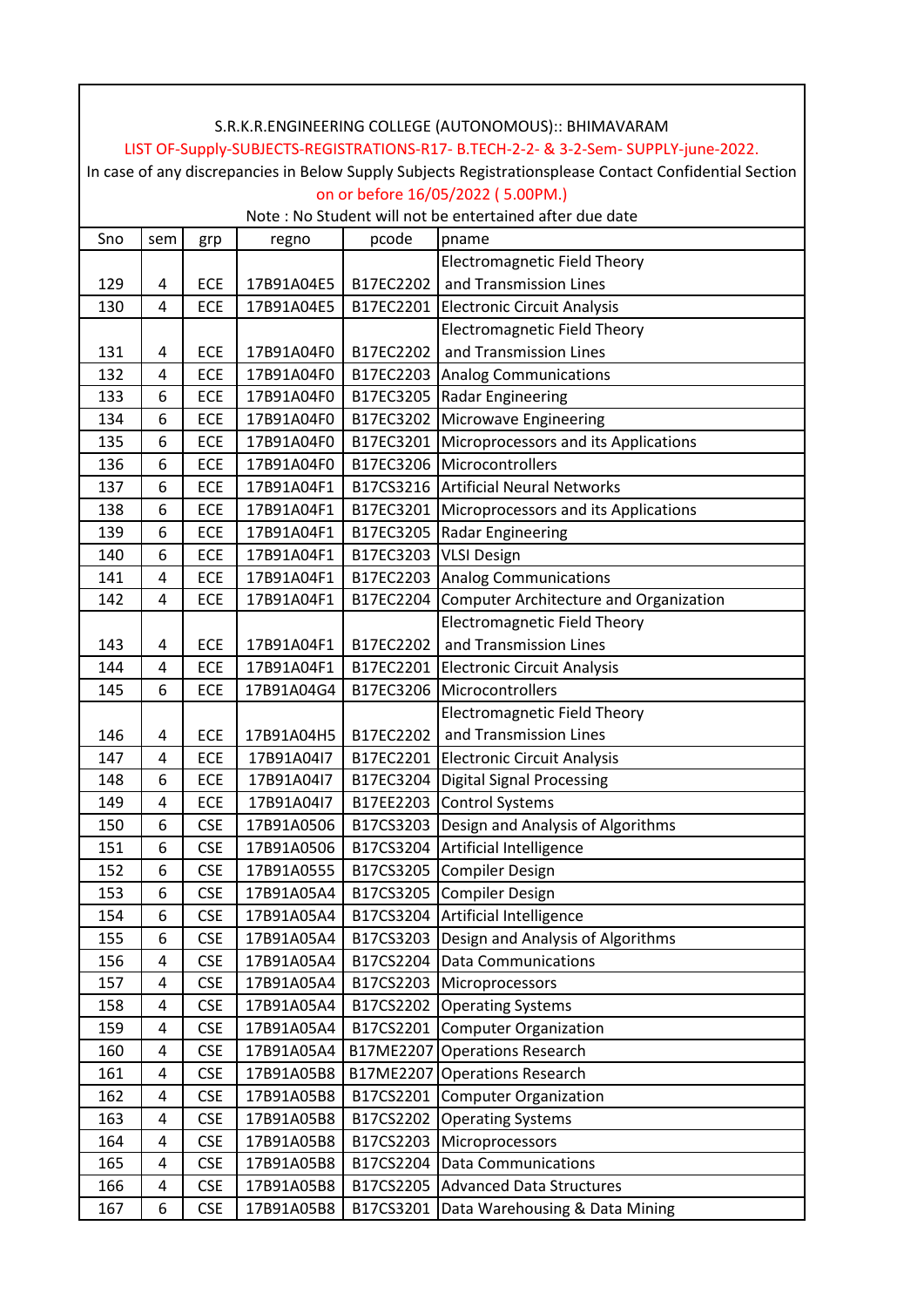|     |     |            |            |           | S.R.K.R.ENGINEERING COLLEGE (AUTONOMOUS):: BHIMAVARAM                                                  |
|-----|-----|------------|------------|-----------|--------------------------------------------------------------------------------------------------------|
|     |     |            |            |           | LIST OF-Supply-SUBJECTS-REGISTRATIONS-R17- B.TECH-2-2- & 3-2-Sem- SUPPLY-june-2022.                    |
|     |     |            |            |           | In case of any discrepancies in Below Supply Subjects Registrationsplease Contact Confidential Section |
|     |     |            |            |           | on or before 16/05/2022 (5.00PM.)                                                                      |
|     |     |            |            |           | Note: No Student will not be entertained after due date                                                |
| Sno | sem | grp        | regno      | pcode     | pname                                                                                                  |
| 168 | 6   | <b>CSE</b> | 17B91A05B8 |           | B17CS3204   Artificial Intelligence                                                                    |
| 169 | 6   | <b>CSE</b> | 17B91A05B8 |           | B17CS3203 Design and Analysis of Algorithms                                                            |
| 170 | 6   | <b>CSE</b> | 17B91A05B8 |           | B17CS3202 Object Oriented Software Engineering                                                         |
| 171 | 6   | <b>CSE</b> | 17B91A05B8 | B17CS3206 | <b>Cloud Computing</b>                                                                                 |
| 172 | 6   | <b>CSE</b> | 17B91A05I0 |           | B17CS3203 Design and Analysis of Algorithms                                                            |
| 173 | 4   | <b>CSE</b> | 17B91A05I0 | B17CS2205 | <b>Advanced Data Structures</b>                                                                        |
| 174 | 4   | <b>CSE</b> | 17B91A05I0 | B17CS2201 | <b>Computer Organization</b>                                                                           |
| 175 | 4   | IT         | 17B91A1232 | B17IT2205 | Formal Language and Automata Theory                                                                    |
| 176 | 4   | IT         | 17B91A1283 | B17IT2205 | Formal Language and Automata Theory                                                                    |
| 177 | 4   | IT         | 17B91A1296 | B17IT2205 | Formal Language and Automata Theory                                                                    |
| 178 | 4   | IT         | 17B91A1296 | B17IT2203 | <b>File Structures</b>                                                                                 |
| 179 | 4   | IT         | 17B91A12A3 | B17IT2205 | Formal Language and Automata Theory                                                                    |
| 180 | 6   | IT         | 17B91A12A3 | B17IT3204 | <b>Statistics With R Programming</b>                                                                   |
| 181 | 6   | IT         | 17B91A12B7 | B17IT3204 | <b>Statistics With R Programming</b>                                                                   |
| 182 | 4   | IT         | 17B91A12B7 | B17IT2205 | Formal Language and Automata Theory                                                                    |
| 183 | 4   | IT         | 17B91A12B8 | B17IT2205 | Formal Language and Automata Theory                                                                    |
| 184 | 6   | IT         | 17B91A12B8 | B17IT3204 | <b>Statistics With R Programming</b>                                                                   |
| 185 | 6   | IT         | 17B91A12F8 | B17IT3204 | <b>Statistics With R Programming</b>                                                                   |
| 186 | 4   | IT         | 17B91A12F8 | B17IT2205 | Formal Language and Automata Theory                                                                    |
| 187 | 4   | IT         | 17B91A12F8 | B17IT2202 | Microprocessors                                                                                        |
| 188 | 6   | CE         | 17B91B0111 | B17CE3203 | Geotechnical Engineering-II                                                                            |
| 189 | 4   | <b>CE</b>  | 17B91B0111 | B17CE2201 | <b>Structural Analysis-I</b>                                                                           |
| 190 | 4   | <b>CE</b>  | 17B91B0111 | B17CE2203 | <b>Environmental Engineering-II</b>                                                                    |
| 191 | 4   | <b>CE</b>  | 17B91B0112 |           | B17CE2201 Structural Analysis-I                                                                        |
| 192 | 6   | <b>CE</b>  |            |           | 17B91B0137   B17CE3201 Reinforced Concrete Structures-II                                               |
| 193 | 4   | СE         | 17B91B0149 | B17CE2204 | Concrete Technology                                                                                    |
| 194 | 4   | <b>CE</b>  | 17B91B0149 |           | B17CE2201 Structural Analysis-I                                                                        |
| 195 | 6   | СE         | 17B91B0149 | B17CE3203 | Geotechnical Engineering-II                                                                            |
| 196 | 6   | <b>CSE</b> | 17B91B0512 | B17CS3201 | Data Warehousing & Data Mining                                                                         |
| 197 | 6   | <b>CSE</b> | 17B91B0512 | B17CS3204 | Artificial Intelligence                                                                                |
| 198 | 6   | <b>CSE</b> | 17B91B0512 | B17CS3203 | Design and Analysis of Algorithms                                                                      |
| 199 | 6   | <b>CSE</b> | 17B91B0512 | B17CS3202 | <b>Object Oriented Software Engineering</b>                                                            |
| 200 | 6   | <b>CSE</b> | 17B91B0512 | B17CS3206 | <b>Cloud Computing</b>                                                                                 |
| 201 | 6   | <b>CSE</b> | 17B91B0512 | B17CS3205 | <b>Compiler Design</b>                                                                                 |
| 202 | 6   | CE         | 18B91A0102 | B17CE3202 | <b>Steel Structures-II</b>                                                                             |
| 203 | 6   | <b>CE</b>  | 18B91A0102 | B17CE3203 | Geotechnical Engineering-II                                                                            |
| 204 | 4   | <b>CE</b>  | 18B91A0102 | B17CE2203 | Environmental Engineering-II                                                                           |
| 205 | 6   | СE         | 18B91A0102 | B17CE3201 | Reinforced Concrete Structures-II                                                                      |
| 206 | 4   | <b>CE</b>  | 18B91A0102 | B17CE2206 | Remote Sensing & GIS                                                                                   |
| 207 | 6   | СE         | 18B91A0107 | B17CE3201 | Reinforced Concrete Structures-II                                                                      |
| 208 | 6   | <b>CE</b>  | 18B91A0113 | B17CE3203 | Geotechnical Engineering-II                                                                            |
| 209 | 6   | <b>CE</b>  | 18B91A0124 | B17CE3203 | <b>Geotechnical Engineering-II</b>                                                                     |
| 210 | 6   | CE         | 18B91A0124 | B17CE3202 | Steel Structures-II                                                                                    |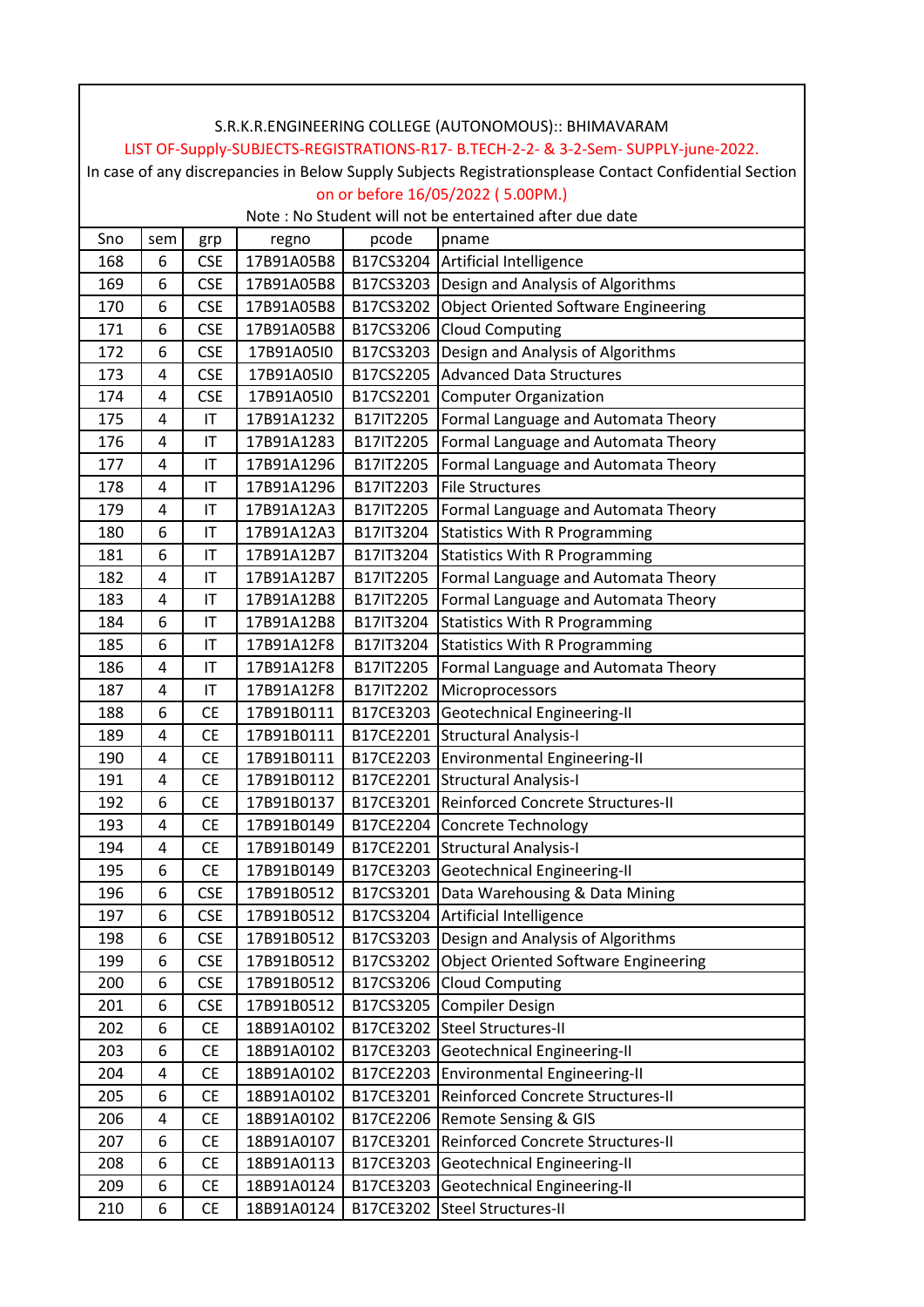|     | S.R.K.R.ENGINEERING COLLEGE (AUTONOMOUS):: BHIMAVARAM<br>LIST OF-Supply-SUBJECTS-REGISTRATIONS-R17- B.TECH-2-2- & 3-2-Sem- SUPPLY-june-2022. |           |            |           |                                                                                                        |  |  |  |  |
|-----|----------------------------------------------------------------------------------------------------------------------------------------------|-----------|------------|-----------|--------------------------------------------------------------------------------------------------------|--|--|--|--|
|     |                                                                                                                                              |           |            |           |                                                                                                        |  |  |  |  |
|     |                                                                                                                                              |           |            |           | In case of any discrepancies in Below Supply Subjects Registrationsplease Contact Confidential Section |  |  |  |  |
|     |                                                                                                                                              |           |            |           | on or before 16/05/2022 (5.00PM.)                                                                      |  |  |  |  |
|     |                                                                                                                                              |           |            |           | Note: No Student will not be entertained after due date                                                |  |  |  |  |
| Sno | sem                                                                                                                                          | grp       | regno      | pcode     | pname                                                                                                  |  |  |  |  |
| 211 | 6                                                                                                                                            | <b>CE</b> | 18B91A0124 |           | B17CE3205 Air pollution and Control                                                                    |  |  |  |  |
| 212 | 6                                                                                                                                            | <b>CE</b> | 18B91A0124 |           | B17CE3204 Transportation Engineering-I                                                                 |  |  |  |  |
| 213 | 6                                                                                                                                            | <b>CE</b> | 18B91A0124 |           | B17CE3201 Reinforced Concrete Structures-II                                                            |  |  |  |  |
| 214 | 4                                                                                                                                            | <b>CE</b> | 18B91A0124 | B17CE2206 | <b>Remote Sensing &amp; GIS</b>                                                                        |  |  |  |  |
| 215 | 4                                                                                                                                            | <b>CE</b> | 18B91A0124 |           | B17CE2202 Fluid Mechanics-I                                                                            |  |  |  |  |
| 216 | 4                                                                                                                                            | <b>CE</b> | 18B91A0124 | B17CE2203 | <b>Environmental Engineering-II</b>                                                                    |  |  |  |  |
| 217 | 4                                                                                                                                            | <b>CE</b> | 18B91A0124 | B17CE2204 | <b>Concrete Technology</b>                                                                             |  |  |  |  |
| 218 | 4                                                                                                                                            | <b>CE</b> | 18B91A0124 | B17CE2205 | Surveying-II                                                                                           |  |  |  |  |
| 219 | 4                                                                                                                                            | <b>CE</b> | 18B91A0124 | B17CE2201 | <b>Structural Analysis-I</b>                                                                           |  |  |  |  |
| 220 | 6                                                                                                                                            | <b>CE</b> | 18B91A0147 | B17CE3201 | Reinforced Concrete Structures-II                                                                      |  |  |  |  |
| 221 | 6                                                                                                                                            | <b>CE</b> | 18B91A0148 | B17CE3204 | Transportation Engineering-I                                                                           |  |  |  |  |
| 222 | 6                                                                                                                                            | <b>CE</b> | 18B91A0151 | B17CE3203 | Geotechnical Engineering-II                                                                            |  |  |  |  |
| 223 | 6                                                                                                                                            | <b>CE</b> | 18B91A0155 | B17CE3203 | Geotechnical Engineering-II                                                                            |  |  |  |  |
| 224 | 4                                                                                                                                            | <b>CE</b> | 18B91A0155 | B17CE2201 | <b>Structural Analysis-I</b>                                                                           |  |  |  |  |
| 225 | 6                                                                                                                                            | <b>CE</b> | 18B91A0162 | B17CE3203 | Geotechnical Engineering-II                                                                            |  |  |  |  |
| 226 | 6                                                                                                                                            | <b>CE</b> | 18B91A0162 | B17CE3204 | <b>Transportation Engineering-I</b>                                                                    |  |  |  |  |
| 227 | 4                                                                                                                                            | <b>CE</b> | 18B91A0172 | B17CE2201 | <b>Structural Analysis-I</b>                                                                           |  |  |  |  |
| 228 | 4                                                                                                                                            | <b>CE</b> | 18B91A0172 | B17CE2202 | <b>Fluid Mechanics-I</b>                                                                               |  |  |  |  |
| 229 | 4                                                                                                                                            | <b>CE</b> | 18B91A0173 | B17CE2202 | <b>Fluid Mechanics-I</b>                                                                               |  |  |  |  |
| 230 | 6                                                                                                                                            | <b>CE</b> | 18B91A0173 | B17CE3204 | <b>Transportation Engineering-I</b>                                                                    |  |  |  |  |
| 231 | 6                                                                                                                                            | <b>CE</b> | 18B91A0173 | B17CE3203 | Geotechnical Engineering-II                                                                            |  |  |  |  |
| 232 | 4                                                                                                                                            | <b>CE</b> | 18B91A0177 | B17CE2204 | <b>Concrete Technology</b>                                                                             |  |  |  |  |
| 233 | 6                                                                                                                                            | <b>CE</b> | 18B91A0177 | B17CE3201 | Reinforced Concrete Structures-II                                                                      |  |  |  |  |
| 234 | 4                                                                                                                                            | <b>CE</b> | 18B91A0182 |           | B17CE2202 Fluid Mechanics-I                                                                            |  |  |  |  |
| 235 | $\overline{\mathbf{4}}$                                                                                                                      | <b>CE</b> |            |           | 18B91A0182   B17CE2201 Structural Analysis-I                                                           |  |  |  |  |
| 236 | 6                                                                                                                                            | CE        | 18B91A0182 | B17CE3203 | <b>Geotechnical Engineering-II</b>                                                                     |  |  |  |  |
| 237 | 6                                                                                                                                            | <b>CE</b> | 18B91A0182 | B17CE3204 | <b>Transportation Engineering-I</b>                                                                    |  |  |  |  |
| 238 | 6                                                                                                                                            | <b>CE</b> | 18B91A0183 | B17CE3204 | <b>Transportation Engineering-I</b>                                                                    |  |  |  |  |
| 239 | 4                                                                                                                                            | <b>CE</b> | 18B91A0183 | B17CE2201 | <b>Structural Analysis-I</b>                                                                           |  |  |  |  |
| 240 | 6                                                                                                                                            | CE        | 18B91A0187 | B17CE3204 | <b>Transportation Engineering-I</b>                                                                    |  |  |  |  |
| 241 | 6                                                                                                                                            | <b>CE</b> | 18B91A0187 | B17CE3203 | Geotechnical Engineering-II                                                                            |  |  |  |  |
| 242 | 4                                                                                                                                            | <b>CE</b> | 18B91A0196 | B17CE2201 | <b>Structural Analysis-I</b>                                                                           |  |  |  |  |
| 243 | 4                                                                                                                                            | CE        | 18B91A0199 | B17CE2201 | <b>Structural Analysis-I</b>                                                                           |  |  |  |  |
| 244 | 4                                                                                                                                            | <b>CE</b> | 18B91A0199 | B17CE2202 | <b>Fluid Mechanics-I</b>                                                                               |  |  |  |  |
| 245 | 4                                                                                                                                            | CE        | 18B91A0199 | B17CE2203 | <b>Environmental Engineering-II</b>                                                                    |  |  |  |  |
| 246 | 4                                                                                                                                            | CE        | 18B91A0199 | B17CE2205 | Surveying-II                                                                                           |  |  |  |  |
| 247 | 6                                                                                                                                            | CE        | 18B91A0199 | B17CE3201 | Reinforced Concrete Structures-II                                                                      |  |  |  |  |
| 248 | 6                                                                                                                                            | CE        | 18B91A0199 | B17CE3203 | Geotechnical Engineering-II                                                                            |  |  |  |  |
| 249 | 6                                                                                                                                            | <b>CE</b> | 18B91A0199 | B17CE3204 | <b>Transportation Engineering-I</b>                                                                    |  |  |  |  |
| 250 | 6                                                                                                                                            | <b>CE</b> | 18B91A01A2 | B17CE3204 | <b>Transportation Engineering-I</b>                                                                    |  |  |  |  |
| 251 | 6                                                                                                                                            | <b>CE</b> | 18B91A01A2 | B17CE3205 | Air pollution and Control                                                                              |  |  |  |  |
| 252 | 4                                                                                                                                            | CE        | 18B91A01A2 | B17CE2205 | Surveying-II                                                                                           |  |  |  |  |
| 253 | 4                                                                                                                                            | <b>CE</b> | 18B91A01A2 | B17CE2203 | Environmental Engineering-II                                                                           |  |  |  |  |

 $\overline{\phantom{a}}$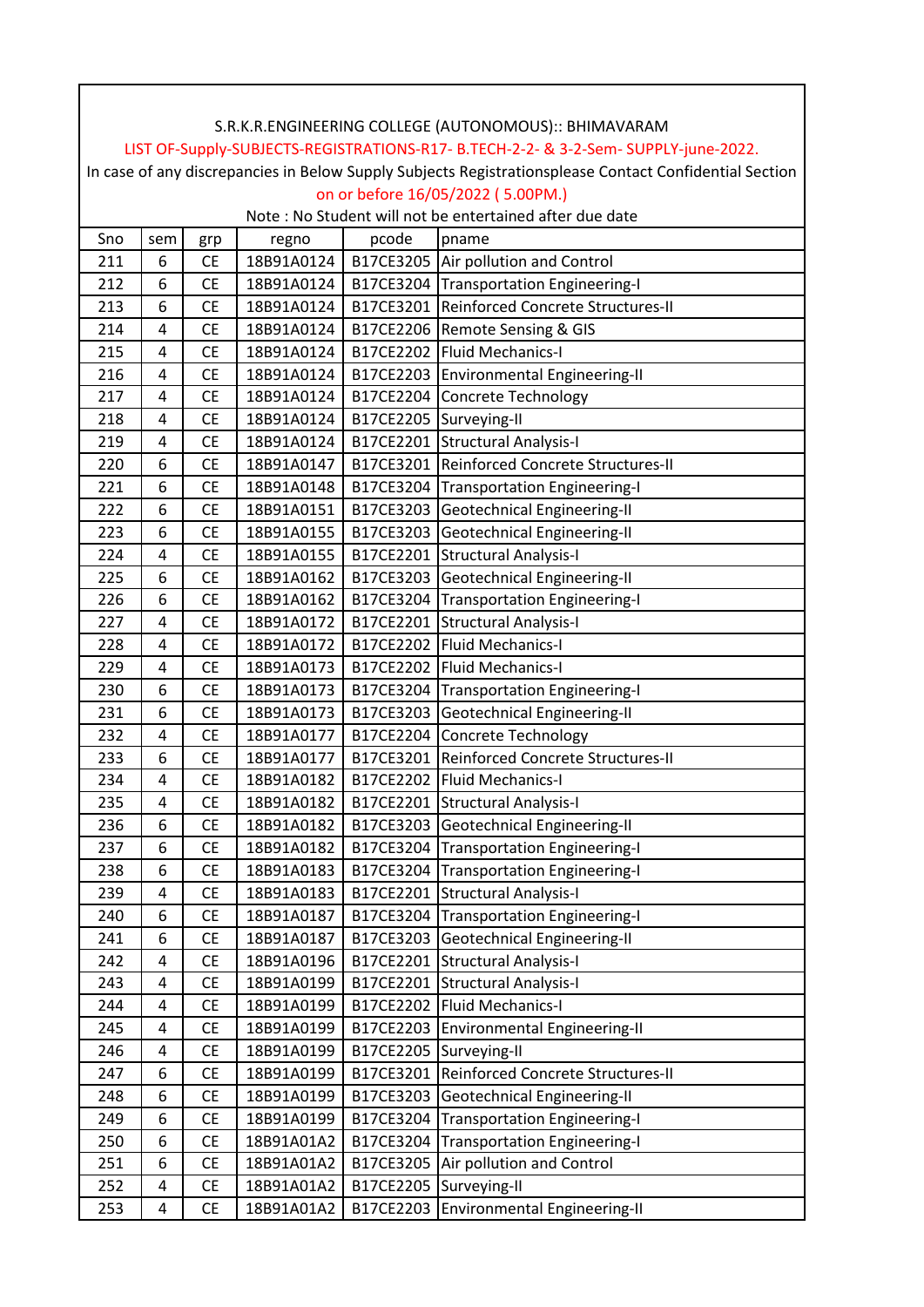|     |     |           |                                   |           | LIST OF-Supply-SUBJECTS-REGISTRATIONS-R17- B.TECH-2-2- & 3-2-Sem- SUPPLY-june-2022.                    |
|-----|-----|-----------|-----------------------------------|-----------|--------------------------------------------------------------------------------------------------------|
|     |     |           |                                   |           | In case of any discrepancies in Below Supply Subjects Registrationsplease Contact Confidential Section |
|     |     |           |                                   |           | on or before 16/05/2022 (5.00PM.)                                                                      |
|     |     |           |                                   |           | Note: No Student will not be entertained after due date                                                |
| Sno | sem | grp       | regno                             | pcode     | pname                                                                                                  |
| 254 | 4   | <b>CE</b> | 18B91A01A2                        |           | B17CE2202 Fluid Mechanics-I                                                                            |
| 255 | 4   | <b>CE</b> | 18B91A01A2                        |           | B17CE2201 Structural Analysis-I                                                                        |
| 256 | 6   | <b>CE</b> | 18B91A01B5                        |           | B17CE3201 Reinforced Concrete Structures-II                                                            |
| 257 | 6   | <b>CE</b> | 18B91A01B5                        |           | B17CE3204 Transportation Engineering-I                                                                 |
| 258 | 6   | <b>CE</b> | 18B91A01B7                        |           | B17CE3201 Reinforced Concrete Structures-II                                                            |
| 259 | 6   | <b>CE</b> | 18B91A01C3                        |           | B17CE3201 Reinforced Concrete Structures-II                                                            |
| 260 | 4   | <b>CE</b> | 18B91A01C3                        |           | B17CE2205 Surveying-II                                                                                 |
| 261 | 6   | <b>CE</b> | 18B91A01C3                        |           | B17CE3202 Steel Structures-II                                                                          |
| 262 | 4   | <b>CE</b> | 18B91A01C3                        |           | B17CE2201 Structural Analysis-I                                                                        |
| 263 | 6   | <b>CE</b> | 18B91A01C3                        |           | B17CE3204 Transportation Engineering-I                                                                 |
| 264 | 6   | <b>CE</b> | 18B91A01C3                        |           | B17CE3203 Geotechnical Engineering-II                                                                  |
| 265 | 4   | <b>CE</b> | 18B91A01C4                        |           | B17CE2203 Environmental Engineering-II                                                                 |
| 266 | 4   | <b>CE</b> | 18B91A01C5                        |           | B17CE2204 Concrete Technology                                                                          |
| 267 | 4   | <b>CE</b> | 18B91A01C5                        |           | B17CE2203 Environmental Engineering-II                                                                 |
| 268 | 4   | <b>CE</b> | 18B91A01C5                        |           | B17CE2209  Industry Oriented Technology Lab                                                            |
| 269 | 4   | <b>CE</b> | 18B91A01C5                        |           | B17CE2206 Remote Sensing & GIS                                                                         |
| 270 | 4   | <b>CE</b> | 18B91A01C5                        |           | B17CE2208 Fluid Mechanics Lab-I                                                                        |
| 271 | 4   | <b>CE</b> | 18B91A01C5                        |           | B17CE2202   Fluid Mechanics-I                                                                          |
| 272 | 6   | <b>CE</b> | 18B91A01C5                        |           | B17CE3205 Air pollution and Control                                                                    |
| 273 | 4   | <b>CE</b> | 18B91A01C7                        |           | B17CE2202 Fluid Mechanics-I                                                                            |
| 274 | 4   | <b>CE</b> | 18B91A01C9                        |           | B17CE2204 Concrete Technology                                                                          |
| 275 | 4   | <b>CE</b> | 18B91A01C9                        |           | B17CE2205 Surveying-II                                                                                 |
| 276 | 4   | <b>CE</b> | 18B91A01C9                        |           | B17CE2201 Structural Analysis-I                                                                        |
| 277 | 4   | <b>CE</b> | 18B91A01D0                        |           | B17CE2201 Structural Analysis-I                                                                        |
| 278 | 6   | <b>CE</b> | 18B91A01D0 B17BS3202 Basic Coding |           |                                                                                                        |
| 279 | 4   | <b>CE</b> | 18B91A01D0                        |           | B17CE2208   Fluid Mechanics Lab-I                                                                      |
| 280 | 4   | <b>CE</b> | 18B91A01D3                        |           | B17CE2205 Surveying-II                                                                                 |
| 281 | 4   | <b>CE</b> | 18B91A01D6                        |           | B17CE2203 Environmental Engineering-II                                                                 |
| 282 | 6   | <b>CE</b> | 18B91A01D6                        |           | B17CE3201 Reinforced Concrete Structures-II                                                            |
| 283 | 4   | <b>CE</b> | 18B91A01D6                        |           | B17CE2202   Fluid Mechanics-I                                                                          |
| 284 | 4   | <b>CE</b> | 18B91A01E9                        |           | B17CE2202 Fluid Mechanics-I                                                                            |
| 285 | 4   | <b>CE</b> | 18B91A01E9                        |           | B17CE2201 Structural Analysis-I                                                                        |
| 286 | 6   | <b>CE</b> | 18B91A01E9                        |           | B17CE3201 Reinforced Concrete Structures-II                                                            |
| 287 | 6   | <b>CE</b> | 18B91A01E9                        |           | B17CE3203 Geotechnical Engineering-II                                                                  |
| 288 | 6   | <b>CE</b> | 18B91A01F0                        |           | B17CE3203 Geotechnical Engineering-II                                                                  |
| 289 | 6   | <b>CE</b> | 18B91A01F4                        |           | B17CE3201 Reinforced Concrete Structures-II                                                            |
| 290 | 4   | <b>CE</b> | 18B91A01F4                        |           | B17CE2201 Structural Analysis-I                                                                        |
| 291 | 6   | <b>CE</b> | 18B91A01G0                        | B17CE3203 | Geotechnical Engineering-II                                                                            |
| 292 | 6   | <b>CE</b> | 18B91A01G3                        | B17CE3207 | <b>Wastewater Management</b>                                                                           |
| 293 | 6   | <b>CE</b> | 18B91A01G3                        |           | B17CE3205 Air pollution and Control                                                                    |
| 294 | 6   | <b>CE</b> | 18B91A01G3                        |           | B17CE3204 Transportation Engineering-I                                                                 |
| 295 | 4   | <b>CE</b> | 18B91A01G3                        |           | B17CE2204 Concrete Technology                                                                          |
| 296 | 4   | <b>CE</b> | 18B91A01H1                        |           | B17CE2204 Concrete Technology                                                                          |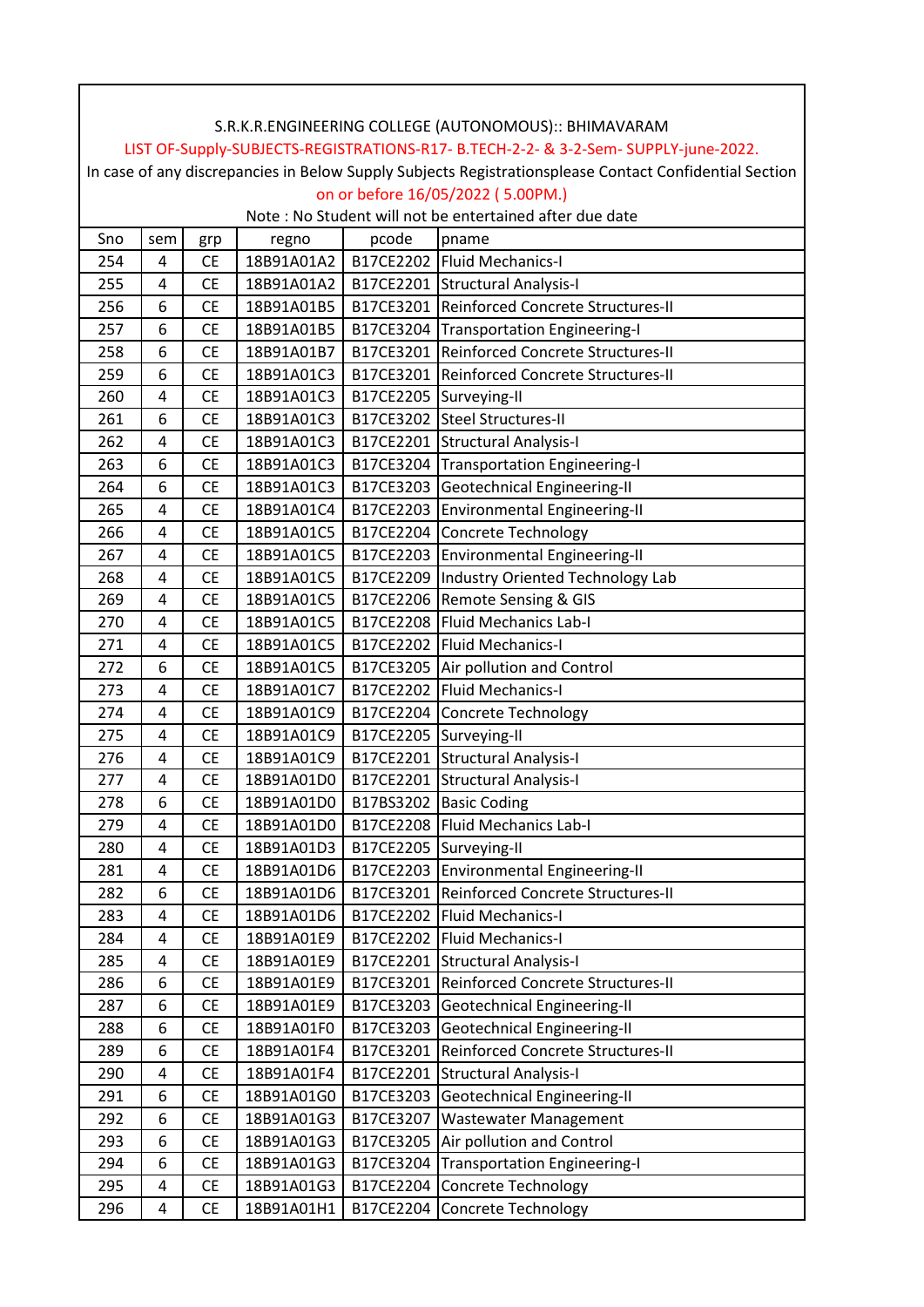|     |       |           |            |                        | LIST OF-Supply-SUBJECTS-REGISTRATIONS-R17- B.TECH-2-2- & 3-2-Sem- SUPPLY-june-2022.                    |
|-----|-------|-----------|------------|------------------------|--------------------------------------------------------------------------------------------------------|
|     |       |           |            |                        | In case of any discrepancies in Below Supply Subjects Registrationsplease Contact Confidential Section |
|     |       |           |            |                        | on or before 16/05/2022 (5.00PM.)                                                                      |
|     |       |           |            |                        | Note: No Student will not be entertained after due date                                                |
| Sno | sem   | grp       | regno      | pcode                  | pname                                                                                                  |
| 297 | 4     | <b>CE</b> | 18B91A01H1 | B17CE2205 Surveying-II |                                                                                                        |
| 298 | 4     | <b>CE</b> | 18B91A01H1 |                        | B17CE2202 Fluid Mechanics-I                                                                            |
| 299 | 6     | <b>CE</b> | 18B91A01H1 |                        | B17CE3201 Reinforced Concrete Structures-II                                                            |
| 300 | 6     | <b>CE</b> | 18B91A01H1 |                        | B17CE3207   Wastewater Management                                                                      |
| 301 | 6     | <b>CE</b> | 18B91A01H1 |                        | B17CE3202 Steel Structures-II                                                                          |
| 302 | 6     | <b>CE</b> | 18B91A01H1 |                        | B17CE3203 Geotechnical Engineering-II                                                                  |
| 303 | 4     | EEE       | 18B91A0224 |                        | B17EC2205 Electronic Circuit Analysis                                                                  |
| 304 | 4     | EEE       | 18B91A0224 |                        | B17EC2206 Linear Integrated and Pulse Circuits                                                         |
| 305 | 4     | EEE       | 18B91A0224 |                        | B17EE2202 Signal & Systems                                                                             |
| 306 | 6     | EEE       | 18B91A0224 |                        | B17EE3202 Power Electronics                                                                            |
| 307 | 4     | EEE       | 18B91A0226 |                        | B17EE2202 Signal & Systems                                                                             |
| 308 | 4     | EEE       | 18B91A0232 |                        | B17EC2205 Electronic Circuit Analysis                                                                  |
| 309 | 6     | EEE       | 18B91A0232 |                        | B17EE3203 Power System Analysis And Stability                                                          |
| 310 | 6     | EEE       | 18B91A0232 |                        | B17EE3204   Digital Signal Processing                                                                  |
| 311 | 6     | EEE       | 18B91A0234 |                        | B17EE3202 Power Electronics                                                                            |
| 312 | 4     | EEE       | 18B91A0234 |                        | B17EC2205 Electronic Circuit Analysis                                                                  |
| 313 | 4     | EEE       | 18B91A0234 |                        | B17EE2202 Signal & Systems                                                                             |
| 314 | 4     | EEE       | 18B91A0234 |                        | B17BS2201 Management Science                                                                           |
| 315 | 4     | EEE       | 18B91A0242 |                        | B17EE2202 Signal & Systems                                                                             |
| 316 | 6     | EEE       | 18B91A0244 |                        | B17EE3202 Power Electronics                                                                            |
| 317 | 6     | EEE       | 18B91A0244 |                        | B17EE3207 Electrical Machines-II Lab                                                                   |
| 318 | 6     | EEE       | 18B91A0244 |                        | B17EE3208 Control Systems Lab                                                                          |
| 319 | 4     | EEE       | 18B91A0244 |                        | B17EE2202 Signal & Systems                                                                             |
| 320 | 4     | EEE       | 18B91A0244 |                        | B17EC2205 Electronic Circuit Analysis                                                                  |
| 321 | $6\,$ | EEE       | 18B91A0244 |                        | B17CS3218 Neural Networks & Fuzzy Logic                                                                |
| 322 | 6     | EEE       | 18B91A0244 |                        | B17BS3203 Advanced Coding                                                                              |
| 323 | 4     | EEE       | 18B91A0251 |                        | B17EE2202 Signal & Systems                                                                             |
| 324 | 4     | EEE       | 18B91A0251 |                        | B17EC2206 Linear Integrated and Pulse Circuits                                                         |
| 325 | 6     | EEE       | 18B91A0252 |                        | B17EE3205 Power System Protection                                                                      |
| 326 | 4     | EEE       | 18B91A0264 |                        | B17EE2202 Signal & Systems                                                                             |
| 327 | 4     | EEE       | 18B91A0273 |                        | B17EC2206 Linear Integrated and Pulse Circuits                                                         |
| 328 | 6     | EEE       | 18B91A0273 |                        | B17EE3202 Power Electronics                                                                            |
| 329 | 4     | EEE       | 18B91A0277 |                        | B17ME2206 Prime movers & Pumps                                                                         |
| 330 | 6     | EEE       | 18B91A0278 |                        | B17CS3218 Neural Networks & Fuzzy Logic                                                                |
| 331 | 4     | EEE       | 18B91A0281 |                        | B17EE2202 Signal & Systems                                                                             |
| 332 | 6     | EEE       | 18B91A0286 |                        | B17CS3218 Neural Networks & Fuzzy Logic                                                                |
| 333 | 4     | EEE       | 18B91A0286 |                        | B17EC2205 Electronic Circuit Analysis                                                                  |
| 334 | 4     | EEE       | 18B91A0291 |                        | B17EC2205 Electronic Circuit Analysis                                                                  |
| 335 | 6     | EEE       | 18B91A0291 |                        | B17CS3218 Neural Networks & Fuzzy Logic                                                                |
| 336 | 4     | EEE       | 18B91A0291 |                        | B17EE2202 Signal & Systems                                                                             |
| 337 | 6     | EEE       | 18B91A0291 |                        | B17EE3201 Advanced Control Systems                                                                     |
| 338 | 6     | EEE       | 18B91A0291 |                        | B17EE3202 Power Electronics                                                                            |
| 339 | 6     | EEE       | 18B91A0291 |                        | B17EE3203 Power System Analysis And Stability                                                          |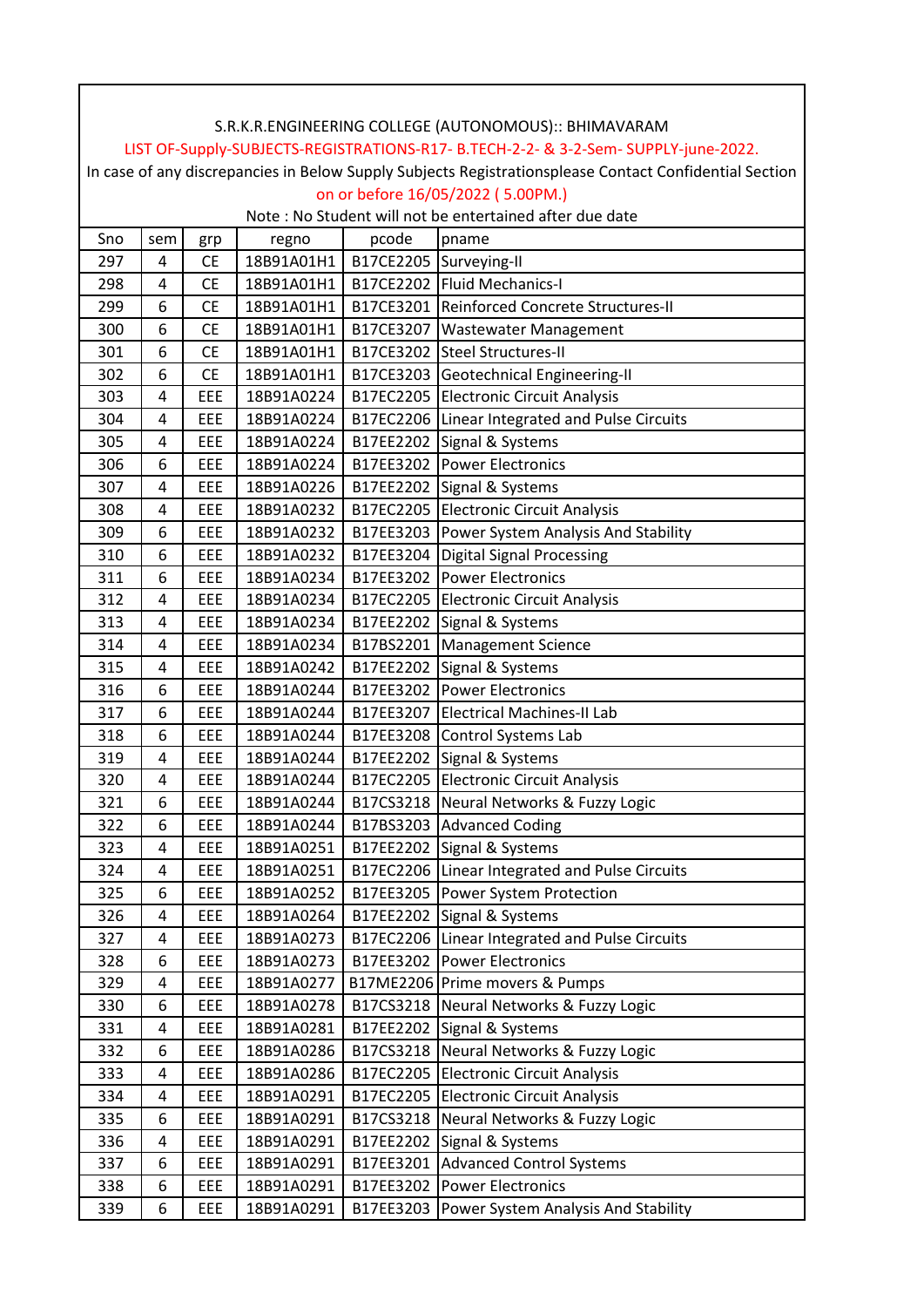|     |     |     |            |           | LIST OF-Supply-SUBJECTS-REGISTRATIONS-R17- B.TECH-2-2- & 3-2-Sem- SUPPLY-june-2022.                    |
|-----|-----|-----|------------|-----------|--------------------------------------------------------------------------------------------------------|
|     |     |     |            |           | In case of any discrepancies in Below Supply Subjects Registrationsplease Contact Confidential Section |
|     |     |     |            |           | on or before 16/05/2022 (5.00PM.)                                                                      |
|     |     |     |            |           | Note: No Student will not be entertained after due date                                                |
| Sno | sem | grp | regno      | pcode     | pname                                                                                                  |
| 340 | 6   | EEE | 18B91A0291 |           | B17EE3205   Power System Protection                                                                    |
| 341 | 6   | EEE | 18B91A0291 |           | B17EE3204   Digital Signal Processing                                                                  |
| 342 | 4   | EEE | 18B91A0291 |           | B17ME2206 Prime movers & Pumps                                                                         |
| 343 | 4   | EEE | 18B91A0293 |           | B17EC2205 Electronic Circuit Analysis                                                                  |
| 344 | 4   | EEE | 18B91A0295 |           | B17EE2202 Signal & Systems                                                                             |
| 345 | 4   | EEE | 18B91A0295 |           | B17EC2205 Electronic Circuit Analysis                                                                  |
| 346 | 4   | EEE | 18B91A0296 |           | B17EC2205 Electronic Circuit Analysis                                                                  |
| 347 | 6   | EEE | 18B91A0296 |           | B17CS3218 Neural Networks & Fuzzy Logic                                                                |
| 348 | 6   | EEE | 18B91A0296 |           | B17EE3202 Power Electronics                                                                            |
| 349 | 4   | EEE | 18B91A0296 |           | B17EE2202 Signal & Systems                                                                             |
| 350 | 4   | EEE | 18B91A0296 |           | B17BS2201 Management Science                                                                           |
| 351 | 4   | EEE | 18B91A0299 |           | B17EE2202 Signal & Systems                                                                             |
| 352 | 4   | EEE | 18B91A0299 |           | B17EC2206 Linear Integrated and Pulse Circuits                                                         |
| 353 | 4   | EEE | 18B91A02A0 |           | B17EE2202 Signal & Systems                                                                             |
| 354 | 4   | EEE | 18B91A02A3 |           | B17EE2202 Signal & Systems                                                                             |
| 355 | 4   | EEE | 18B91A02A3 |           | B17EC2205 Electronic Circuit Analysis                                                                  |
| 356 | 4   | EEE | 18B91A02A4 |           | B17EC2206 Linear Integrated and Pulse Circuits                                                         |
| 357 | 4   | EEE | 18B91A02C3 |           | B17EE2202 Signal & Systems                                                                             |
| 358 | 4   | EEE | 18B91A02C3 |           | B17EC2205 Electronic Circuit Analysis                                                                  |
| 359 | 6   | EEE | 18B91A02C3 |           | B17CS3218 Neural Networks & Fuzzy Logic                                                                |
| 360 | 6   | EEE | 18B91A02C3 |           | B17EE3201 Advanced Control Systems                                                                     |
| 361 | 6   | EEE | 18B91A02C3 |           | B17EE3202 Power Electronics                                                                            |
| 362 | 6   | EEE | 18B91A02D0 |           | B17EE3205   Power System Protection                                                                    |
| 363 | 4   | EEE | 18B91A02D0 |           | B17EC2205 Electronic Circuit Analysis                                                                  |
| 364 | 4   | EEE |            |           | 18B91A02D0   B17EE2202 Signal & Systems                                                                |
| 365 | 6   | EEE | 18B91A02D5 |           | B17CS3218 Neural Networks & Fuzzy Logic                                                                |
| 366 | 6   | EEE | 18B91A02D5 |           | B17EE3205 Power System Protection                                                                      |
| 367 | 6   | EEE | 18B91A02D5 |           | B17EE3202 Power Electronics                                                                            |
| 368 | 4   | EEE | 18B91A02E6 |           | B17EC2205 Electronic Circuit Analysis                                                                  |
| 369 | 4   | EEE | 18B91A02E6 |           | B17EE2202 Signal & Systems                                                                             |
| 370 | 4   | EEE | 18B91A02E6 |           | B17EC2206 Linear Integrated and Pulse Circuits                                                         |
| 371 | 6   | EEE | 18B91A02F4 |           | B17EE3205 Power System Protection                                                                      |
| 372 | 4   | EEE | 18B91A02G1 |           | B17EE2202 Signal & Systems                                                                             |
| 373 | 4   | EEE | 18B91A02G4 |           | B17EC2205 Electronic Circuit Analysis                                                                  |
| 374 | 6   | EEE | 18B91A02H3 |           | B17EE3202 Power Electronics                                                                            |
| 375 | 6   | EEE | 18B91A02H9 |           | B17EE3204   Digital Signal Processing                                                                  |
| 376 | 6   | EEE | 18B91A02I0 |           | B17EE3203 Power System Analysis And Stability                                                          |
| 377 | 4   | EEE | 18B91A02I0 |           | B17EE2202 Signal & Systems                                                                             |
| 378 | 4   | EEE | 18B91A02I2 |           | B17EE2202 Signal & Systems                                                                             |
| 379 | 4   | EEE | 18B91A02I2 | B17EC2206 | Linear Integrated and Pulse Circuits                                                                   |
| 380 | 4   | EEE | 18B91A02I2 |           | B17EC2205 Electronic Circuit Analysis                                                                  |
| 381 | 6   | EEE | 18B91A02I2 |           | B17EE3203 Power System Analysis And Stability                                                          |
| 382 | 6   | EEE | 18B91A02J5 | B17EE3202 | Power Electronics                                                                                      |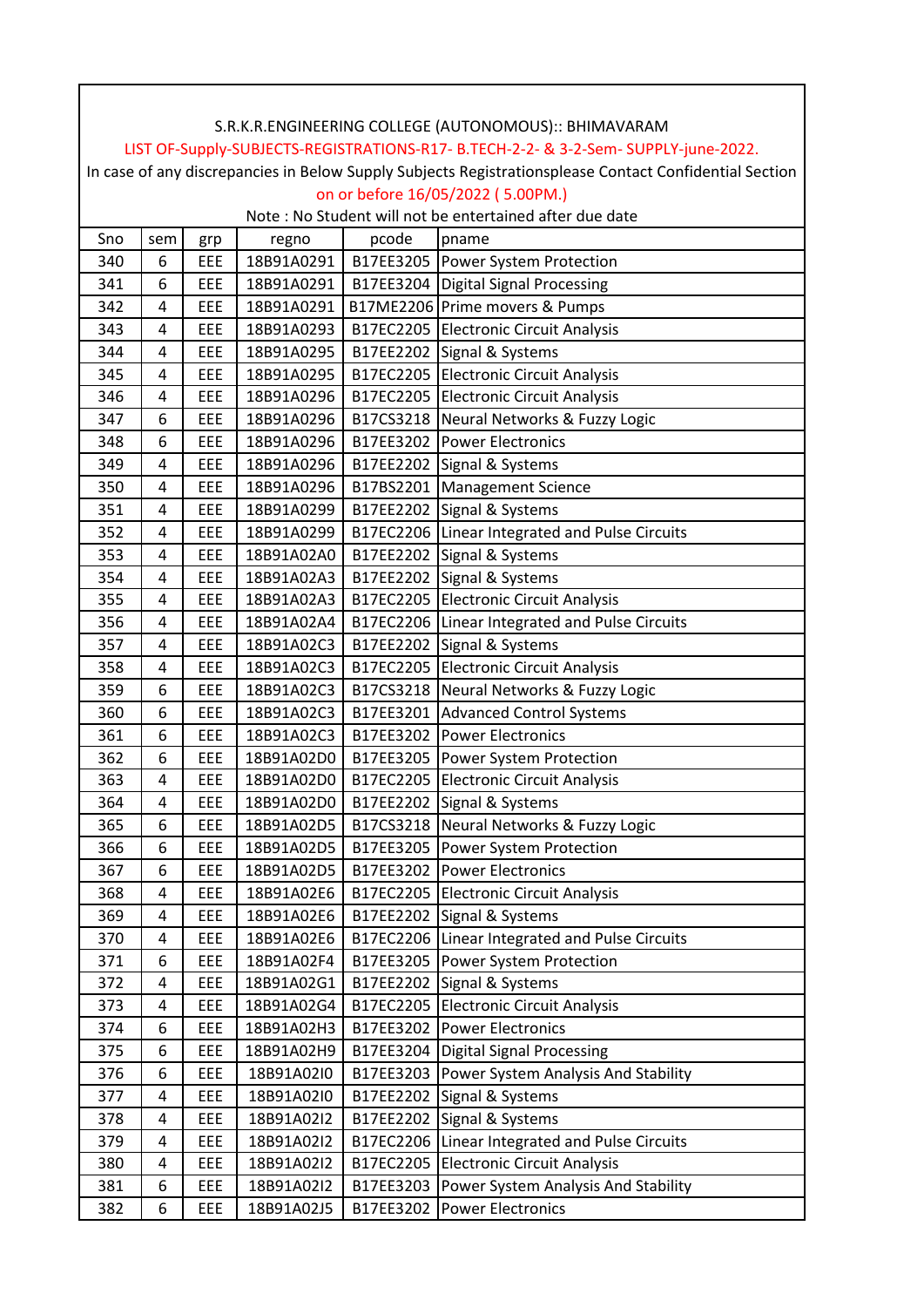|     |     |             |            |           | S.R.K.R.ENGINEERING COLLEGE (AUTONOMOUS):: BHIMAVARAM                                                  |
|-----|-----|-------------|------------|-----------|--------------------------------------------------------------------------------------------------------|
|     |     |             |            |           | LIST OF-Supply-SUBJECTS-REGISTRATIONS-R17- B.TECH-2-2- & 3-2-Sem- SUPPLY-june-2022.                    |
|     |     |             |            |           | In case of any discrepancies in Below Supply Subjects Registrationsplease Contact Confidential Section |
|     |     |             |            |           | on or before 16/05/2022 (5.00PM.)                                                                      |
|     |     |             |            |           | Note : No Student will not be entertained after due date                                               |
| Sno | sem | grp         | regno      | pcode     | pname                                                                                                  |
| 383 | 6   | EEE         | 18B91A02J5 |           | B17EE3201 Advanced Control Systems                                                                     |
| 384 | 6   | EEE         | 18B91A02K7 |           | B17EE3201 Advanced Control Systems                                                                     |
| 385 | 4   | EEE         | 18B91A02K7 |           | B17EE2202 Signal & Systems                                                                             |
| 386 | 6   | EEE         | 18B91A02K9 |           | B17EE3205 Power System Protection                                                                      |
| 387 | 6   | EEE         | 18B91A02K9 |           | B17CS3218 Neural Networks & Fuzzy Logic                                                                |
| 388 | 6   | EEE         | 18B91A02L5 |           | B17EE3202 Power Electronics                                                                            |
| 389 | 6   | EEE         | 18B91A02L6 |           | B17EE3205 Power System Protection                                                                      |
| 390 | 4   | EEE         | 18B91A02L6 |           | B17EC2205 Electronic Circuit Analysis                                                                  |
| 391 | 4   | EEE         | 18B91A02L6 |           | B17EE2202 Signal & Systems                                                                             |
| 392 | 4   | EEE         | 18B91A02L8 |           | B17EE2202 Signal & Systems                                                                             |
|     |     |             |            |           |                                                                                                        |
|     |     |             |            |           | Linear Integrated Circuits &                                                                           |
| 393 | 4   | EEE         | 18B91A02L8 | B17EC2209 | Pulse Digital Circuits Lab with Simulation                                                             |
| 394 | 4   | EEE         | 18B91A02L8 |           | B17EC2206 Linear Integrated and Pulse Circuits                                                         |
| 395 | 4   | EEE         | 18B91A02L8 |           | B17EC2205 Electronic Circuit Analysis                                                                  |
| 396 | 6   | EEE         | 18B91A02L8 | B17EE3204 | <b>Digital Signal Processing</b>                                                                       |
| 397 | 4   | EEE         | 18B91A02L8 |           | B17BS2201   Management Science                                                                         |
| 398 | 4   | EEE         | 18B91A02M2 |           | B17EC2206 Linear Integrated and Pulse Circuits                                                         |
| 399 | 4   | EEE         | 18B91A02M2 |           | B17EC2205 Electronic Circuit Analysis                                                                  |
| 400 | 4   | EEE         | 18B91A02M2 |           | B17EE2202 Signal & Systems                                                                             |
| 401 | 4   | EEE         | 18B91A02M2 |           | B17EE2201 Electrical Machines-I                                                                        |
| 402 | 4   | EEE         | 18B91A02M2 |           | B17ME2206 Prime movers & Pumps                                                                         |
| 403 | 6   | <b>MECH</b> | 18B91A0302 |           | B17ME3201 Industrial Engineering & Management                                                          |
| 404 | 4   | <b>MECH</b> | 18B91A0302 |           | B17ME2205 Mechanical Engineering Drawing                                                               |
| 405 | 6   | <b>MECH</b> | 18B91A0302 |           | B17ME3202 Control Systems                                                                              |
| 406 | 4   | <b>MECH</b> | 18B91A0309 |           | B17ME2204 Fluid Mechanics                                                                              |
| 407 | 4   | <b>MECH</b> | 18B91A0309 |           | B17ME2201 Advanced Strength of Materials                                                               |
| 408 | 4   | <b>MECH</b> | 18B91A0323 |           | B17ME2201 Advanced Strength of Materials                                                               |
| 409 | 6   | <b>MECH</b> | 18B91A0324 |           | B17ME3206 Green Engineering Systems                                                                    |
| 410 | 6   | <b>MECH</b> | 18B91A0345 |           | B17ME3205 Industrial Robtics                                                                           |
| 411 | 6   | <b>MECH</b> | 18B91A0345 |           | B17BS3201 Employability Skills                                                                         |
| 412 | 4   | <b>MECH</b> | 18B91A0345 |           | B17ME2201 Advanced Strength of Materials                                                               |
| 413 | 4   | <b>MECH</b> | 18B91A0345 |           | B17ME2204 Fluid Mechanics                                                                              |
| 414 | 4   | <b>MECH</b> | 18B91A0345 |           | B17ME2205 Mechanical Engineering Drawing                                                               |
| 415 | 6   | <b>MECH</b> | 18B91A0345 |           | B17ME3202 Control Systems                                                                              |
| 416 | 6   | <b>MECH</b> | 18B91A0345 |           | B17ME3201 Industrial Engineering & Management                                                          |
| 417 | 6   | <b>MECH</b> | 18B91A0345 |           | B17ME3203 Dynamics of Machines                                                                         |
| 418 | 6   | <b>MECH</b> | 18B91A0345 |           | B17ME3204 Machine Design                                                                               |
| 419 | 6   | <b>MECH</b> | 18B91A0345 |           | B17ME3207 Computer Aided Design                                                                        |
| 420 | 6   | <b>MECH</b> | 18B91A0345 |           | B17ME3208 Industrial Engineering Lab                                                                   |
| 421 | 6   | <b>MECH</b> | 18B91A0346 |           | B17ME3204 Machine Design                                                                               |
| 422 | 4   | <b>MECH</b> | 18B91A0346 |           | B17ME2201 Advanced Strength of Materials                                                               |
| 423 | 6   | <b>MECH</b> | 18B91A0355 |           | B17ME3206 Green Engineering Systems                                                                    |

ヿ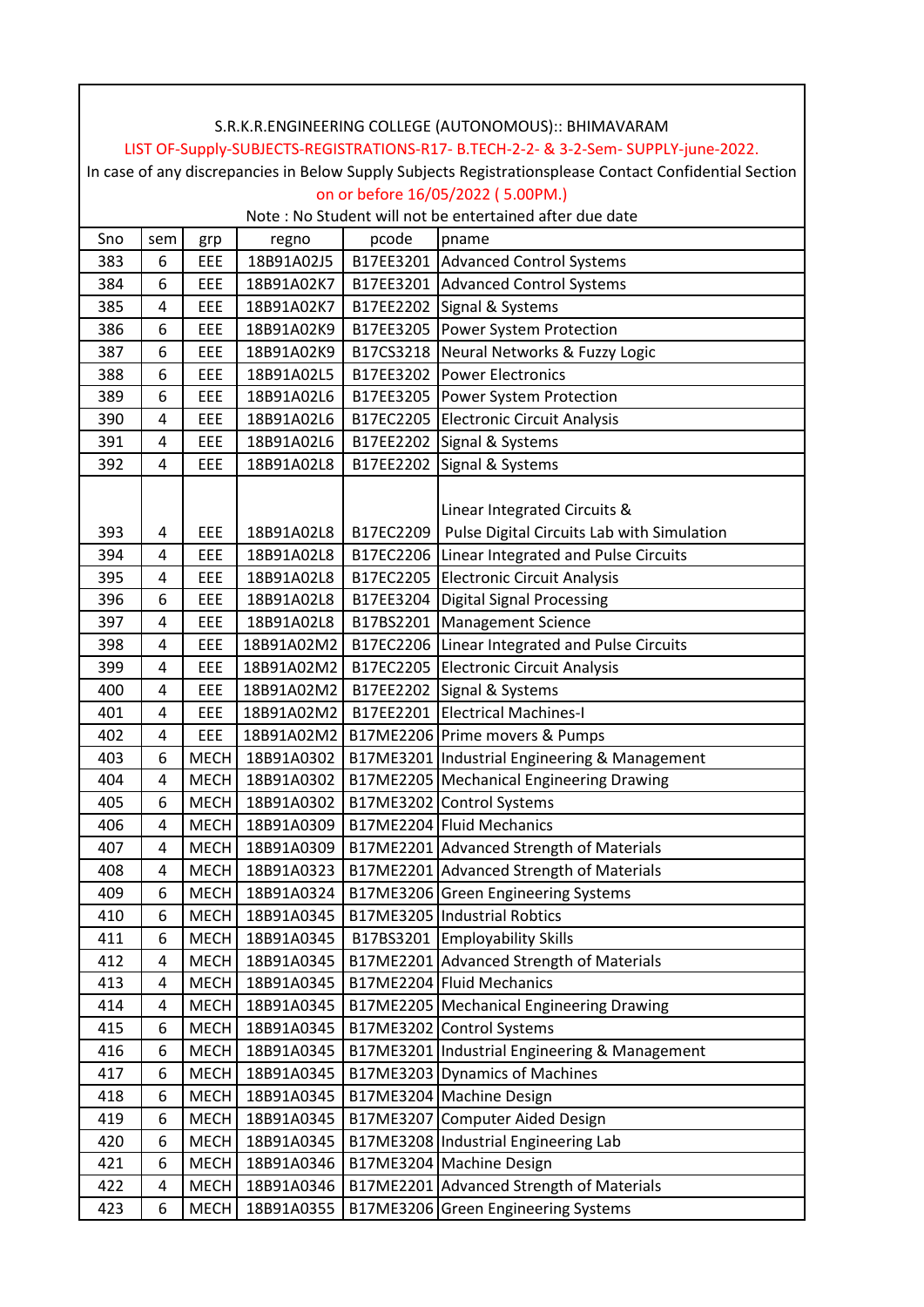|     |                |             |                 |       | LIST OF-Supply-SUBJECTS-REGISTRATIONS-R17- B.TECH-2-2- & 3-2-Sem- SUPPLY-june-2022.                    |
|-----|----------------|-------------|-----------------|-------|--------------------------------------------------------------------------------------------------------|
|     |                |             |                 |       | In case of any discrepancies in Below Supply Subjects Registrationsplease Contact Confidential Section |
|     |                |             |                 |       | on or before 16/05/2022 (5.00PM.)                                                                      |
|     |                |             |                 |       | Note: No Student will not be entertained after due date                                                |
| Sno | sem            | grp         | regno           | pcode | pname                                                                                                  |
| 424 | 4              | <b>MECH</b> | 18B91A0366      |       | B17ME2204 Fluid Mechanics                                                                              |
| 425 | 6              | <b>MECH</b> | 18B91A0370      |       | B17ME3207 Computer Aided Design                                                                        |
| 426 | 4              | <b>MECH</b> | 18B91A0371      |       | B17ME2205 Mechanical Engineering Drawing                                                               |
| 427 | 6              | <b>MECH</b> | 18B91A0371      |       | B17ME3206 Green Engineering Systems                                                                    |
| 428 | 6              |             | MECH 18B91A0372 |       | B17ME3206 Green Engineering Systems                                                                    |
| 429 | 4              | <b>MECH</b> | 18B91A0372      |       | B17BS2203 Engineering Economics                                                                        |
| 430 | 6              |             | MECH 18B91A0372 |       | B17ME3201 Industrial Engineering & Management                                                          |
| 431 | 4              |             | MECH 18B91A0372 |       | B17ME2204 Fluid Mechanics                                                                              |
| 432 | 6              |             | MECH 18B91A0372 |       | B17ME3204 Machine Design                                                                               |
| 433 | 4              |             | MECH 18B91A0377 |       | B17ME2204 Fluid Mechanics                                                                              |
| 434 | 4              |             | MECH 18B91A0377 |       | B17ME2201 Advanced Strength of Materials                                                               |
| 435 | 4              |             | MECH 18B91A0377 |       | B17ME2202 Thermal Engineering                                                                          |
| 436 | 4              | <b>MECH</b> | 18B91A0378      |       | B17ME2204 Fluid Mechanics                                                                              |
| 437 | 4              |             | MECH 18B91A0387 |       | B17ME2204 Fluid Mechanics                                                                              |
| 438 | 4              | <b>MECH</b> | 18B91A0387      |       | B17ME2201 Advanced Strength of Materials                                                               |
| 439 | 6              |             | MECH 18B91A0387 |       | B17ME3207 Computer Aided Design                                                                        |
| 440 | 6              |             | MECH 18B91A0387 |       | B17ME3206 Green Engineering Systems                                                                    |
| 441 | 4              | <b>MECH</b> | 18B91A0392      |       | B17ME2201 Advanced Strength of Materials                                                               |
| 442 | 6              |             | MECH 18B91A0392 |       | B17ME3202 Control Systems                                                                              |
| 443 | 6              | <b>MECH</b> | 18B91A0392      |       | B17ME3203 Dynamics of Machines                                                                         |
| 444 | 6              |             | MECH 18B91A0393 |       | B17ME3203 Dynamics of Machines                                                                         |
| 445 | 6              | <b>MECH</b> | 18B91A0393      |       | B17ME3201 Industrial Engineering & Management                                                          |
| 446 | 6              | <b>MECH</b> | 18B91A0393      |       | B17ME3202 Control Systems                                                                              |
| 447 | 6              |             | MECH 18B91A0393 |       | B17ME3204 Machine Design                                                                               |
| 448 | $\overline{6}$ |             |                 |       | MECH 18B91A0393   B17ME3207 Computer Aided Design                                                      |
| 449 | 6              | <b>MECH</b> | 18B91A03A6      |       | B17ME3207 Computer Aided Design                                                                        |
| 450 | 6              | <b>MECH</b> | 18B91A03A6      |       | B17ME3204 Machine Design                                                                               |
| 451 | 6              | <b>MECH</b> | 18B91A03A6      |       | B17ME3202 Control Systems                                                                              |
| 452 | 6              | <b>MECH</b> | 18B91A03A6      |       | B17ME3203 Dynamics of Machines                                                                         |
| 453 | 4              | <b>MECH</b> | 18B91A03A6      |       | B17ME2201 Advanced Strength of Materials                                                               |
| 454 | 4              | <b>MECH</b> | 18B91A03A6      |       | B17ME2202 Thermal Engineering                                                                          |
| 455 | 4              | <b>MECH</b> | 18B91A03A6      |       | B17ME2204 Fluid Mechanics                                                                              |
| 456 | 6              | <b>MECH</b> | 18B91A03A6      |       | B17ME3206 Green Engineering Systems                                                                    |
| 457 | 4              | <b>MECH</b> | 18B91A03A6      |       | B17BS2203 Engineering Economics                                                                        |
| 458 | 4              | <b>MECH</b> | 18B91A03B9      |       | B17ME2204 Fluid Mechanics                                                                              |
| 459 | 4              | <b>MECH</b> | 18B91A03C2      |       | B17ME2204 Fluid Mechanics                                                                              |
| 460 | 4              | <b>MECH</b> | 18B91A03C2      |       | B17ME2201 Advanced Strength of Materials                                                               |
| 461 | 4              | <b>MECH</b> | 18B91A03C2      |       | B17ME2205 Mechanical Engineering Drawing                                                               |
| 462 | 4              | <b>MECH</b> | 18B91A03C3      |       | B17ME2201 Advanced Strength of Materials                                                               |
| 463 | 4              | <b>MECH</b> | 18B91A03C3      |       | B17ME2204 Fluid Mechanics                                                                              |
| 464 | 6              | <b>MECH</b> | 18B91A03C9      |       | B17ME3203 Dynamics of Machines                                                                         |
| 465 | 6              | <b>MECH</b> | 18B91A03C9      |       | B17ME3204 Machine Design                                                                               |
| 466 | 4              | <b>MECH</b> | 18B91A03E4      |       | B17ME2201 Advanced Strength of Materials                                                               |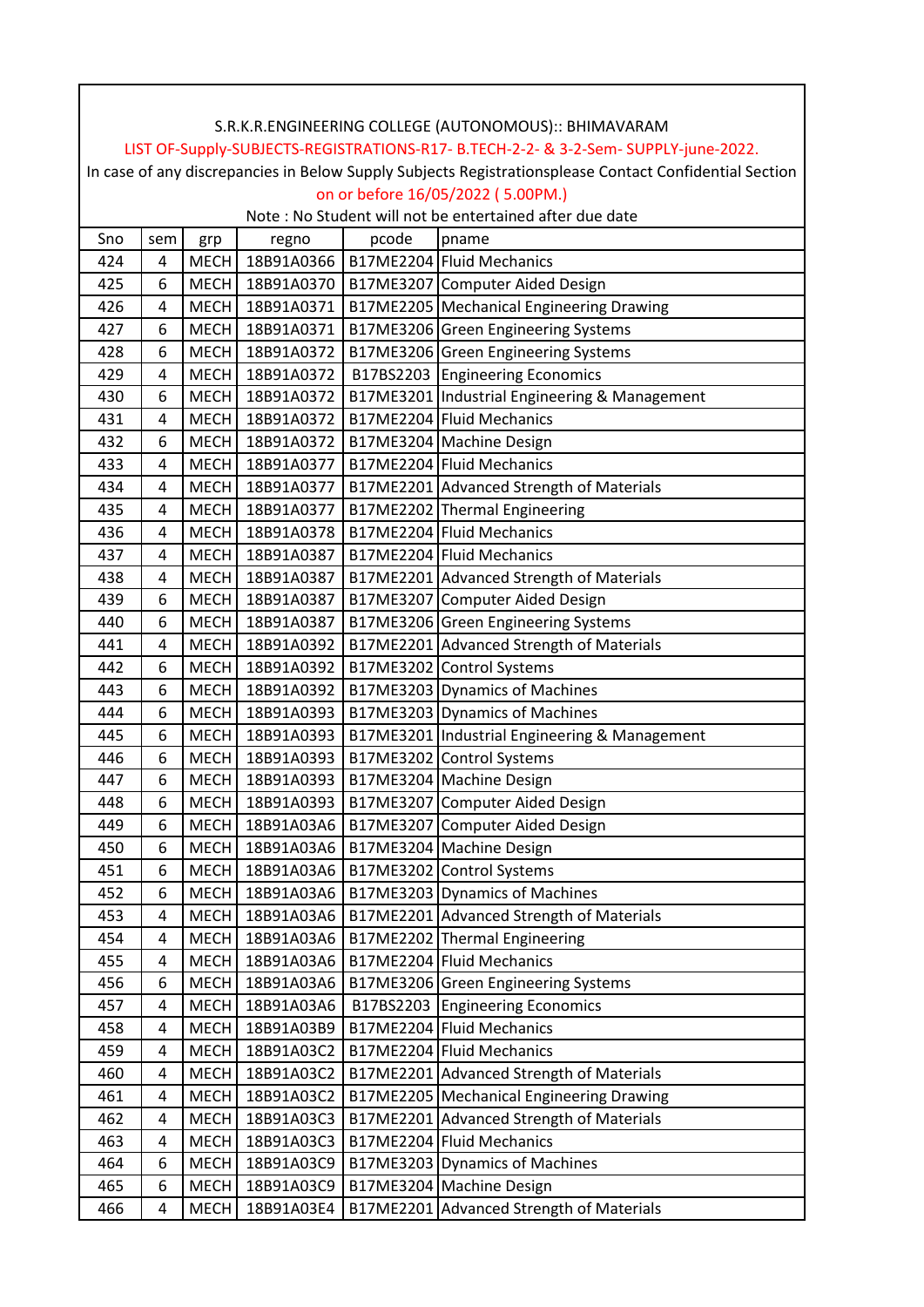|     |                         |             |                 |       | LIST OF-Supply-SUBJECTS-REGISTRATIONS-R17- B.TECH-2-2- & 3-2-Sem- SUPPLY-june-2022.                    |
|-----|-------------------------|-------------|-----------------|-------|--------------------------------------------------------------------------------------------------------|
|     |                         |             |                 |       | In case of any discrepancies in Below Supply Subjects Registrationsplease Contact Confidential Section |
|     |                         |             |                 |       | on or before 16/05/2022 (5.00PM.)                                                                      |
|     |                         |             |                 |       | Note: No Student will not be entertained after due date                                                |
| Sno | sem                     | grp         | regno           | pcode | pname                                                                                                  |
| 467 | 4                       | <b>MECH</b> | 18B91A03E7      |       | B17ME2204 Fluid Mechanics                                                                              |
| 468 | 4                       | <b>MECH</b> | 18B91A03E9      |       | B17ME2204 Fluid Mechanics                                                                              |
| 469 | 4                       | <b>MECH</b> | 18B91A03E9      |       | B17ME2201 Advanced Strength of Materials                                                               |
| 470 | 4                       | <b>MECH</b> | 18B91A03F6      |       | B17ME2201 Advanced Strength of Materials                                                               |
| 471 | 4                       | <b>MECH</b> | 18B91A03F6      |       | B17ME2203 Metal Cutting & Machine Tools                                                                |
| 472 | 6                       | <b>MECH</b> | 18B91A03H2      |       | B17ME3204 Machine Design                                                                               |
| 473 | 4                       |             | MECH 18B91A03H6 |       | B17ME2203 Metal Cutting & Machine Tools                                                                |
| 474 | 4                       |             | MECH 18B91A03H6 |       | B17ME2204 Fluid Mechanics                                                                              |
| 475 | 4                       |             | MECH 18B91A03H6 |       | B17ME2202 Thermal Engineering                                                                          |
| 476 | 4                       |             | MECH 18B91A03H6 |       | B17ME2201 Advanced Strength of Materials                                                               |
| 477 | 4                       | <b>MECH</b> | 18B91A03H6      |       | B17BS2203 Engineering Economics                                                                        |
| 478 | 6                       |             | MECH 18B91A03H8 |       | B17ME3206 Green Engineering Systems                                                                    |
| 479 | 4                       |             | MECH 18B91A03H8 |       | B17ME2201 Advanced Strength of Materials                                                               |
| 480 | 4                       |             | MECH 18B91A03H8 |       | B17ME2202 Thermal Engineering                                                                          |
| 481 | 4                       | <b>MECH</b> | 18B91A03H8      |       | B17ME2204 Fluid Mechanics                                                                              |
| 482 | 6                       | <b>MECH</b> | 18B91A03H8      |       | B17ME3207 Computer Aided Design                                                                        |
| 483 | 6                       | <b>MECH</b> | 18B91A03I3      |       | B17ME3206 Green Engineering Systems                                                                    |
| 484 | 4                       | <b>MECH</b> | 18B91A03J2      |       | B17BS2203 Engineering Economics                                                                        |
| 485 | 4                       | <b>MECH</b> | 18B91A03J2      |       | B17ME2203 Metal Cutting & Machine Tools                                                                |
| 486 | 4                       | <b>MECH</b> | 18B91A03J2      |       | B17ME2201 Advanced Strength of Materials                                                               |
| 487 | 4                       | <b>MECH</b> | 18B91A03J2      |       | B17ME2204 Fluid Mechanics                                                                              |
| 488 | 6                       | <b>MECH</b> | 18B91A03K4      |       | B17ME3204 Machine Design                                                                               |
| 489 | 6                       | <b>MECH</b> | 18B91A03K9      |       | B17ME3205 Industrial Robtics                                                                           |
| 490 | 4                       |             | MECH 18B91A03L7 |       | B17ME2201 Advanced Strength of Materials                                                               |
| 491 | $\overline{\mathbf{4}}$ |             |                 |       | MECH   18B91A03M7   B17ME2203 Metal Cutting & Machine Tools                                            |
| 492 | 4                       |             | MECH 18B91A03M7 |       | B17ME2204 Fluid Mechanics                                                                              |
| 493 | 4                       |             | MECH 18B91A03M7 |       | B17ME2205 Mechanical Engineering Drawing                                                               |
| 494 | 6                       |             | MECH 18B91A03M7 |       | B17ME3201 Industrial Engineering & Management                                                          |
| 495 | 6                       |             | MECH 18B91A03M7 |       | B17ME3205 Industrial Robtics                                                                           |
| 496 | 6                       | <b>MECH</b> | 18B91A03N3      |       | B17ME3204 Machine Design                                                                               |
| 497 | 6                       | <b>MECH</b> | 18B91A03N5      |       | B17ME3204 Machine Design                                                                               |
| 498 | 4                       | <b>MECH</b> | 18B91A03N5      |       | B17ME2205   Mechanical Engineering Drawing                                                             |
| 499 | 6                       | <b>MECH</b> | 18B91A03N5      |       | B17ME3203 Dynamics of Machines                                                                         |
| 500 | 6                       | <b>MECH</b> | 18B91A03N5      |       | B17ME3206 Green Engineering Systems                                                                    |
| 501 | 6                       | <b>MECH</b> | 18B91A03N7      |       | B17ME3206 Green Engineering Systems                                                                    |
| 502 | 6                       | <b>MECH</b> | 18B91A03P0      |       | B17ME3203 Dynamics of Machines                                                                         |
| 503 | 6                       | <b>MECH</b> | 18B91A03P0      |       | B17ME3202 Control Systems                                                                              |
| 504 | 4                       | <b>MECH</b> | 18B91A03P0      |       | B17ME2205 Mechanical Engineering Drawing                                                               |
| 505 | 4                       | <b>MECH</b> | 18B91A03P0      |       | B17ME2204 Fluid Mechanics                                                                              |
| 506 | 4                       | <b>MECH</b> | 18B91A03P0      |       | B17ME2201 Advanced Strength of Materials                                                               |
| 507 | 6                       | <b>MECH</b> | 18B91A03P0      |       | B17ME3204 Machine Design                                                                               |
| 508 | 6                       | <b>MECH</b> | 18B91A03P6      |       | B17ME3206 Green Engineering Systems                                                                    |
| 509 | 4                       | <b>MECH</b> | 18B91A03Q0      |       | B17ME2204 Fluid Mechanics                                                                              |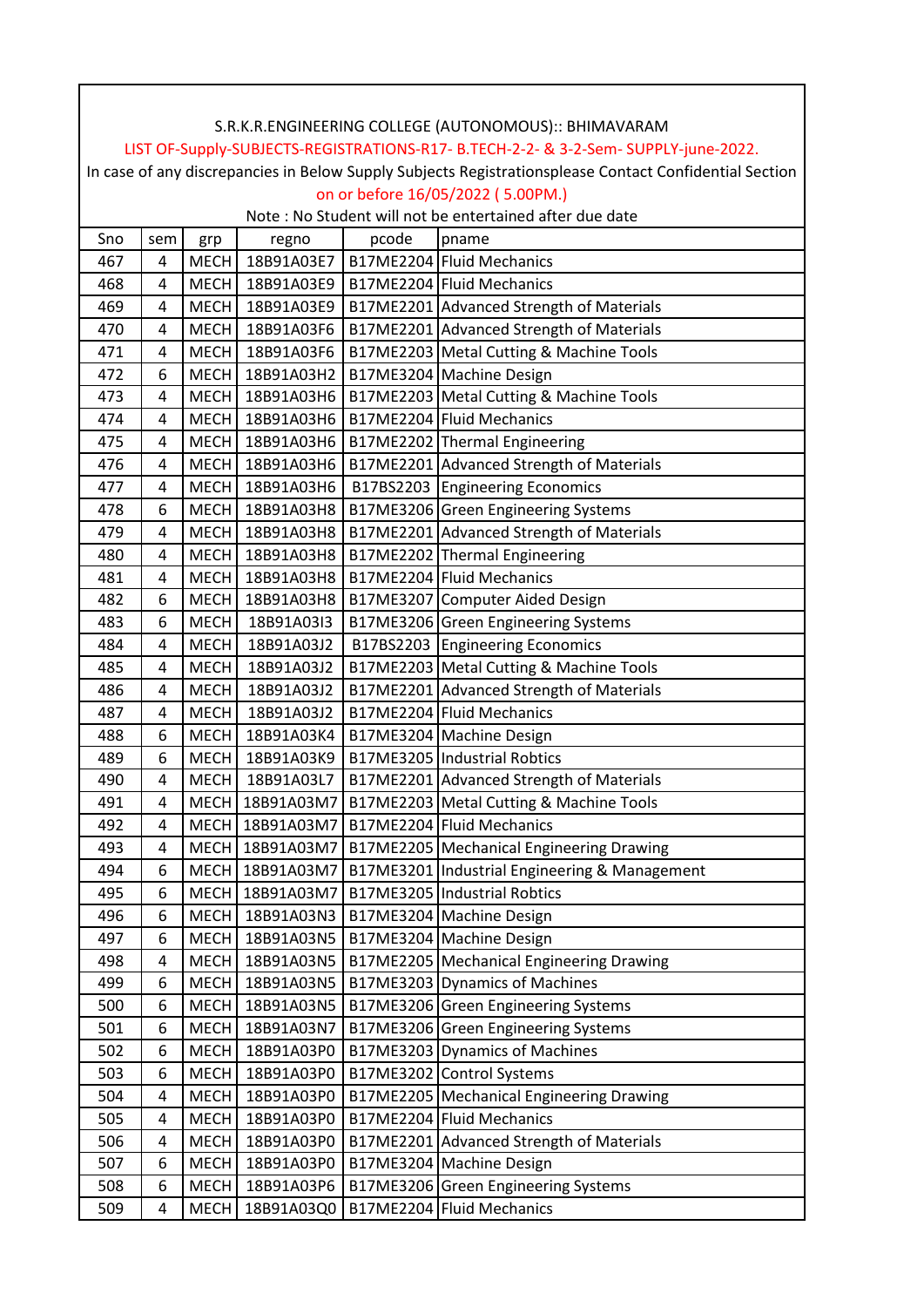| LIST OF-Supply-SUBJECTS-REGISTRATIONS-R17- B.TECH-2-2- & 3-2-Sem- SUPPLY-june-2022.                    |                |             |                 |           |                                                                |  |  |  |
|--------------------------------------------------------------------------------------------------------|----------------|-------------|-----------------|-----------|----------------------------------------------------------------|--|--|--|
| In case of any discrepancies in Below Supply Subjects Registrationsplease Contact Confidential Section |                |             |                 |           |                                                                |  |  |  |
|                                                                                                        |                |             |                 |           | on or before 16/05/2022 (5.00PM.)                              |  |  |  |
| Note: No Student will not be entertained after due date                                                |                |             |                 |           |                                                                |  |  |  |
| Sno                                                                                                    | sem            | grp         | regno           | pcode     | pname                                                          |  |  |  |
| 510                                                                                                    | 6              |             |                 |           | MECH 18B91A03Q0   B17ME3202 Control Systems                    |  |  |  |
| 511                                                                                                    | 6              |             |                 |           | MECH   18B91A03Q2   B17ME3202 Control Systems                  |  |  |  |
| 512                                                                                                    | 4              |             |                 |           | MECH   18B91A03Q2   B17ME2201   Advanced Strength of Materials |  |  |  |
| 513                                                                                                    | 6              |             | MECH 18B91A03Q6 |           | B17ME3204 Machine Design                                       |  |  |  |
| 514                                                                                                    | 4              |             | MECH 18B91A03Q7 |           | B17ME2204 Fluid Mechanics                                      |  |  |  |
| 515                                                                                                    | 4              |             | MECH 18B91A03R4 |           | B17ME2201 Advanced Strength of Materials                       |  |  |  |
| 516                                                                                                    | 6              |             | MECH 18B91A03R4 |           | B17ME3204 Machine Design                                       |  |  |  |
| 517                                                                                                    | 6              |             | MECH 18B91A03R4 |           | B17ME3206 Green Engineering Systems                            |  |  |  |
| 518                                                                                                    | 6              |             | MECH 18B91A03R9 |           | B17ME3206 Green Engineering Systems                            |  |  |  |
| 519                                                                                                    | 4              |             | MECH 18B91A03R9 |           | B17BS2203 Engineering Economics                                |  |  |  |
| 520                                                                                                    | 6              |             | MECH 18B91A03R9 |           | B17BS3202 Basic Coding                                         |  |  |  |
| 521                                                                                                    | 6              |             | MECH 18B91A03R9 |           | B17ME3204 Machine Design                                       |  |  |  |
| 522                                                                                                    | 6              |             | MECH 18B91A03R9 |           | B17ME3207 Computer Aided Design                                |  |  |  |
| 523                                                                                                    | 4              |             | MECH 18B91A03R9 |           | B17ME2201 Advanced Strength of Materials                       |  |  |  |
| 524                                                                                                    | 6              |             | MECH 18B91A03R9 |           | B17ME3202 Control Systems                                      |  |  |  |
| 525                                                                                                    | 6              |             | MECH 18B91A03R9 |           | B17ME3203 Dynamics of Machines                                 |  |  |  |
| 526                                                                                                    | 4              |             | MECH 18B91A03R9 |           | B17ME2205 Mechanical Engineering Drawing                       |  |  |  |
| 527                                                                                                    | 6              | <b>MECH</b> | 18B91A03R9      |           | B17ME3201 Industrial Engineering & Management                  |  |  |  |
| 528                                                                                                    | 6              | <b>MECH</b> | 18B91A03S3      |           | B17ME3207 Computer Aided Design                                |  |  |  |
| 529                                                                                                    | 6              | <b>MECH</b> | 18B91A03S3      |           | B17ME3206 Green Engineering Systems                            |  |  |  |
| 530                                                                                                    | 4              | <b>MECH</b> | 18B91A03T0      |           | B17ME2205 Mechanical Engineering Drawing                       |  |  |  |
| 531                                                                                                    | $\overline{4}$ |             | MECH 18B91A03T0 |           | B17ME2202 Thermal Engineering                                  |  |  |  |
| 532                                                                                                    | 4              |             | MECH 18B91A03T0 |           | B17ME2204 Fluid Mechanics                                      |  |  |  |
| 533                                                                                                    | 4              |             | MECH 18B91A03T1 |           | B17ME2204 Fluid Mechanics                                      |  |  |  |
| 534                                                                                                    | 4              | <b>MECH</b> | 18B91A03T1      |           | B17ME2202 Thermal Engineering                                  |  |  |  |
| 535                                                                                                    | 4              | <b>MECH</b> | 18B91A03T1      |           | B17ME2201 Advanced Strength of Materials                       |  |  |  |
| 536                                                                                                    | 4              | <b>MECH</b> | 18B91A03T1      |           | B17ME2205 Mechanical Engineering Drawing                       |  |  |  |
| 537                                                                                                    | 4              | <b>MECH</b> | 18B91A03T7      |           | B17ME2201 Advanced Strength of Materials                       |  |  |  |
| 538                                                                                                    | 6              | <b>MECH</b> | 18B91A03T7      |           | B17ME3204 Machine Design                                       |  |  |  |
| 539                                                                                                    | 6              | ECE         | 18B91A0408      |           | B17EC3204 Digital Signal Processing                            |  |  |  |
| 540                                                                                                    | 6              | ECE         | 18B91A0408      |           | B17EC3202 Microwave Engineering                                |  |  |  |
|                                                                                                        |                |             |                 |           | <b>Electromagnetic Field Theory</b>                            |  |  |  |
| 541                                                                                                    | 4              | ECE         | 18B91A0408      | B17EC2202 | and Transmission Lines                                         |  |  |  |
|                                                                                                        |                |             |                 |           | <b>Electromagnetic Field Theory</b>                            |  |  |  |
| 542                                                                                                    | 4              | ECE         | 18B91A0412      | B17EC2202 | and Transmission Lines                                         |  |  |  |
|                                                                                                        |                |             |                 |           | <b>Electromagnetic Field Theory</b>                            |  |  |  |
| 543                                                                                                    | 4              | ECE         | 18B91A0439      | B17EC2202 | and Transmission Lines                                         |  |  |  |
|                                                                                                        |                |             |                 |           | <b>Electromagnetic Field Theory</b>                            |  |  |  |
| 544                                                                                                    | 4              | ECE         | 18B91A0442      | B17EC2202 | and Transmission Lines                                         |  |  |  |
| 545                                                                                                    | 6              | ECE         | 18B91A0443      |           | B17EC3206 Microcontrollers                                     |  |  |  |
| 546                                                                                                    | 6              | ECE         | 18B91A0465      |           | B17EC3202 Microwave Engineering                                |  |  |  |
| 547                                                                                                    | 6              | ECE         | 18B91A0465      | B17EC3201 | Microprocessors and its Applications                           |  |  |  |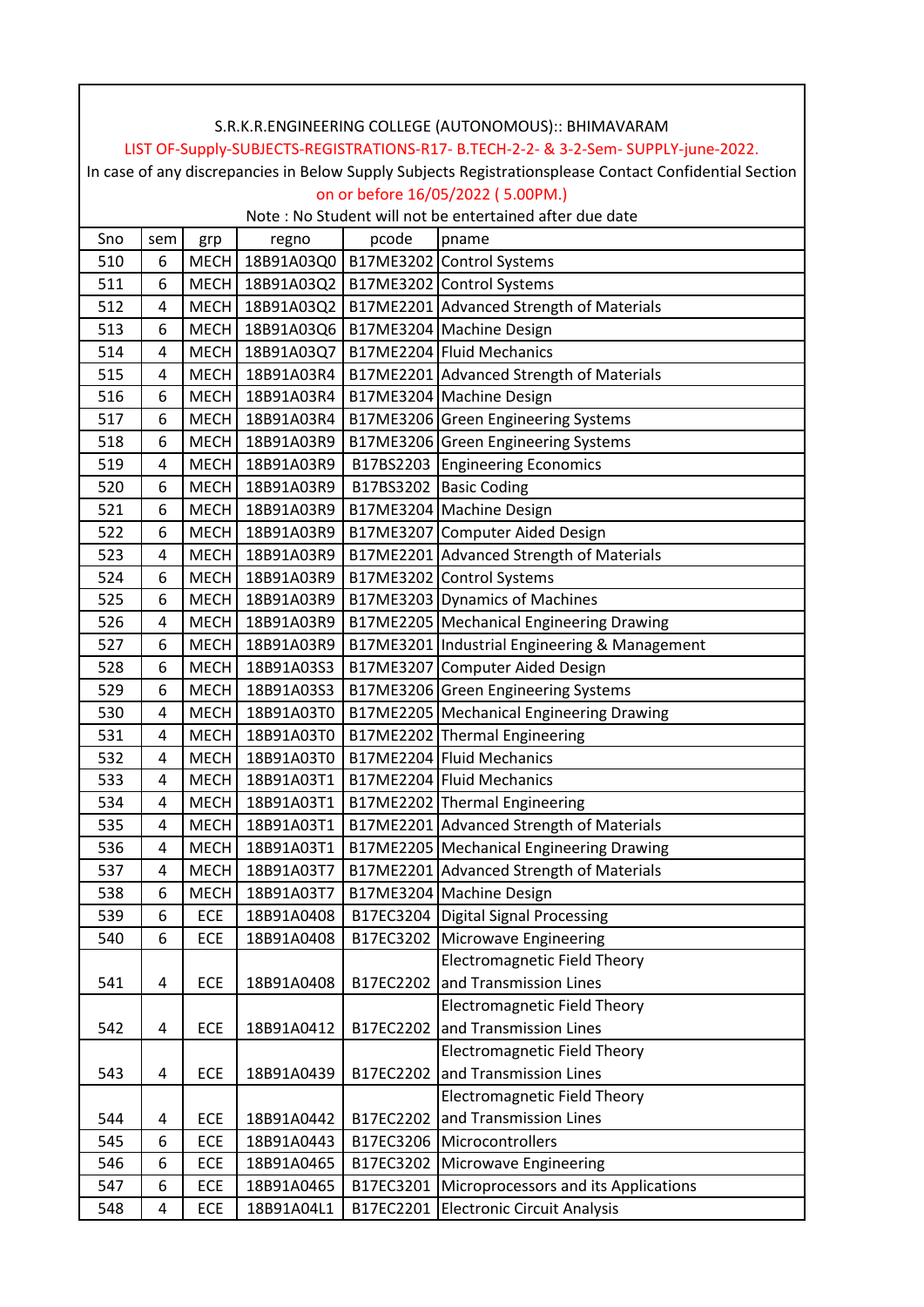|                                                                                                        | S.R.K.R.ENGINEERING COLLEGE (AUTONOMOUS):: BHIMAVARAM |            |            |           |                                                  |  |  |  |
|--------------------------------------------------------------------------------------------------------|-------------------------------------------------------|------------|------------|-----------|--------------------------------------------------|--|--|--|
| LIST OF-Supply-SUBJECTS-REGISTRATIONS-R17- B.TECH-2-2- & 3-2-Sem- SUPPLY-june-2022.                    |                                                       |            |            |           |                                                  |  |  |  |
| In case of any discrepancies in Below Supply Subjects Registrationsplease Contact Confidential Section |                                                       |            |            |           |                                                  |  |  |  |
| on or before 16/05/2022 (5.00PM.)                                                                      |                                                       |            |            |           |                                                  |  |  |  |
| Note: No Student will not be entertained after due date                                                |                                                       |            |            |           |                                                  |  |  |  |
| Sno                                                                                                    | sem                                                   | grp        | regno      | pcode     | pname                                            |  |  |  |
|                                                                                                        |                                                       |            |            |           | <b>Electromagnetic Field Theory</b>              |  |  |  |
| 549                                                                                                    | 4                                                     | ECE        | 18B91A04L8 |           | B17EC2202 and Transmission Lines                 |  |  |  |
| 550                                                                                                    | 6                                                     | ECE        | 18B91A04L8 |           | B17EC3201 Microprocessors and its Applications   |  |  |  |
| 551                                                                                                    | 6                                                     | ECE        | 18B91A04L8 |           | B17EC3202 Microwave Engineering                  |  |  |  |
| 552                                                                                                    | 6                                                     | ECE        | 18B91A04L8 | B17EC3204 | Digital Signal Processing                        |  |  |  |
| 553                                                                                                    | 4                                                     | ECE        | 18B91A04M3 |           | B17EC2204 Computer Architecture and Organization |  |  |  |
| 554                                                                                                    | 4                                                     | ECE        | 18B91A04N2 | B17EC2204 | Computer Architecture and Organization           |  |  |  |
|                                                                                                        |                                                       |            |            |           | <b>Electromagnetic Field Theory</b>              |  |  |  |
| 555                                                                                                    | 4                                                     | ECE        | 18B91A04N2 | B17EC2202 | and Transmission Lines                           |  |  |  |
| 556                                                                                                    | 4                                                     | ECE        | 18B91A04N2 |           | B17EC2203 Analog Communications                  |  |  |  |
| 557                                                                                                    | 4                                                     | ECE        | 18B91A04N2 |           | B17EC2201 Electronic Circuit Analysis            |  |  |  |
| 558                                                                                                    | 6                                                     | ECE        | 18B91A04N2 | B17EC3204 | Digital Signal Processing                        |  |  |  |
| 559                                                                                                    | 6                                                     | ECE        | 18B91A04N2 |           | B17CS3216   Artificial Neural Networks           |  |  |  |
| 560                                                                                                    | 4                                                     | <b>CSE</b> | 18B91A0504 | B17CS2201 | <b>Computer Organization</b>                     |  |  |  |
| 561                                                                                                    | 4                                                     | <b>CSE</b> | 18B91A0529 |           | B17CS2205 Advanced Data Structures               |  |  |  |
| 562                                                                                                    | 6                                                     | <b>CSE</b> | 18B91A0529 |           | B17CS3205 Compiler Design                        |  |  |  |
| 563                                                                                                    | 4                                                     | <b>CSE</b> | 18B91A0529 |           | B17ME2207 Operations Research                    |  |  |  |
| 564                                                                                                    | 6                                                     | <b>CSE</b> | 18B91A05A3 | B17CS3202 | <b>Object Oriented Software Engineering</b>      |  |  |  |
| 565                                                                                                    | 6                                                     | <b>CSE</b> | 18B91A05A3 | B17CS3203 | Design and Analysis of Algorithms                |  |  |  |
| 566                                                                                                    | 4                                                     | <b>CSE</b> | 18B91A05A3 | B17CS2203 | Microprocessors                                  |  |  |  |
| 567                                                                                                    | 4                                                     | <b>CSE</b> | 18B91A05A3 | B17CS2201 | <b>Computer Organization</b>                     |  |  |  |
| 568                                                                                                    | 4                                                     | <b>CSE</b> | 18B91A05A3 | B17CS2202 | <b>Operating Systems</b>                         |  |  |  |
| 569                                                                                                    | 4                                                     | <b>CSE</b> | 18B91A05B2 |           | B17CS2202 Operating Systems                      |  |  |  |
| 570                                                                                                    | 4                                                     | <b>CSE</b> | 18B91A05B2 |           | B17CS2201 Computer Organization                  |  |  |  |
| 571                                                                                                    | 4                                                     | <b>CSE</b> | 18B91A05B2 |           | B17CS2203 Microprocessors                        |  |  |  |
| 572                                                                                                    | 4                                                     | <b>CSE</b> | 18B91A05B2 | B17CS2204 | <b>Data Communications</b>                       |  |  |  |
| 573                                                                                                    | 4                                                     | <b>CSE</b> | 18B91A05B2 |           | B17CS2205 Advanced Data Structures               |  |  |  |
| 574                                                                                                    | 6                                                     | <b>CSE</b> | 18B91A05B2 | B17CS3203 | Design and Analysis of Algorithms                |  |  |  |
| 575                                                                                                    | 6                                                     | <b>CSE</b> | 18B91A05B2 | B17CS3201 | Data Warehousing & Data Mining                   |  |  |  |
| 576                                                                                                    | 6                                                     | <b>CSE</b> | 18B91A05B2 | B17BS3201 | <b>Employability Skills</b>                      |  |  |  |
| 577                                                                                                    | 6                                                     | <b>CSE</b> | 18B91A05B2 | B17CS3205 | <b>Compiler Design</b>                           |  |  |  |
| 578                                                                                                    | 6                                                     | <b>CSE</b> | 18B91A05B2 | B17CS3204 | Artificial Intelligence                          |  |  |  |
| 579                                                                                                    | 4                                                     | <b>CSE</b> | 18B91A05B2 | B17ME2207 | <b>Operations Research</b>                       |  |  |  |
| 580                                                                                                    | 6                                                     | <b>CSE</b> | 18B91A05C8 | B17CS3203 | Design and Analysis of Algorithms                |  |  |  |
| 581                                                                                                    | 6                                                     | <b>CSE</b> | 18B91A05D7 | B17CS3201 | Data Warehousing & Data Mining                   |  |  |  |
| 582                                                                                                    | 6                                                     | <b>CSE</b> | 18B91A05F5 | B17CS3205 | <b>Compiler Design</b>                           |  |  |  |
| 583                                                                                                    | 6                                                     | <b>CSE</b> | 18B91A05F9 | B17CS3205 | <b>Compiler Design</b>                           |  |  |  |
| 584                                                                                                    | 6                                                     | <b>CSE</b> | 18B91A05F9 | B17CS3206 | <b>Cloud Computing</b>                           |  |  |  |
| 585                                                                                                    | 6                                                     | <b>CSE</b> | 18B91A05F9 | B17CS3201 | Data Warehousing & Data Mining                   |  |  |  |
| 586                                                                                                    | 6                                                     | <b>CSE</b> | 18B91A05F9 | B17CS3204 | Artificial Intelligence                          |  |  |  |
| 587                                                                                                    | 6                                                     | <b>CSE</b> | 18B91A05F9 | B17CS3203 | Design and Analysis of Algorithms                |  |  |  |
| 588                                                                                                    | 4                                                     | <b>CSE</b> | 18B91A05F9 | B17CS2204 | <b>Data Communications</b>                       |  |  |  |
| 589                                                                                                    | 4                                                     | <b>CSE</b> | 18B91A05F9 | B17CS2202 | <b>Operating Systems</b>                         |  |  |  |

 $\mathbf l$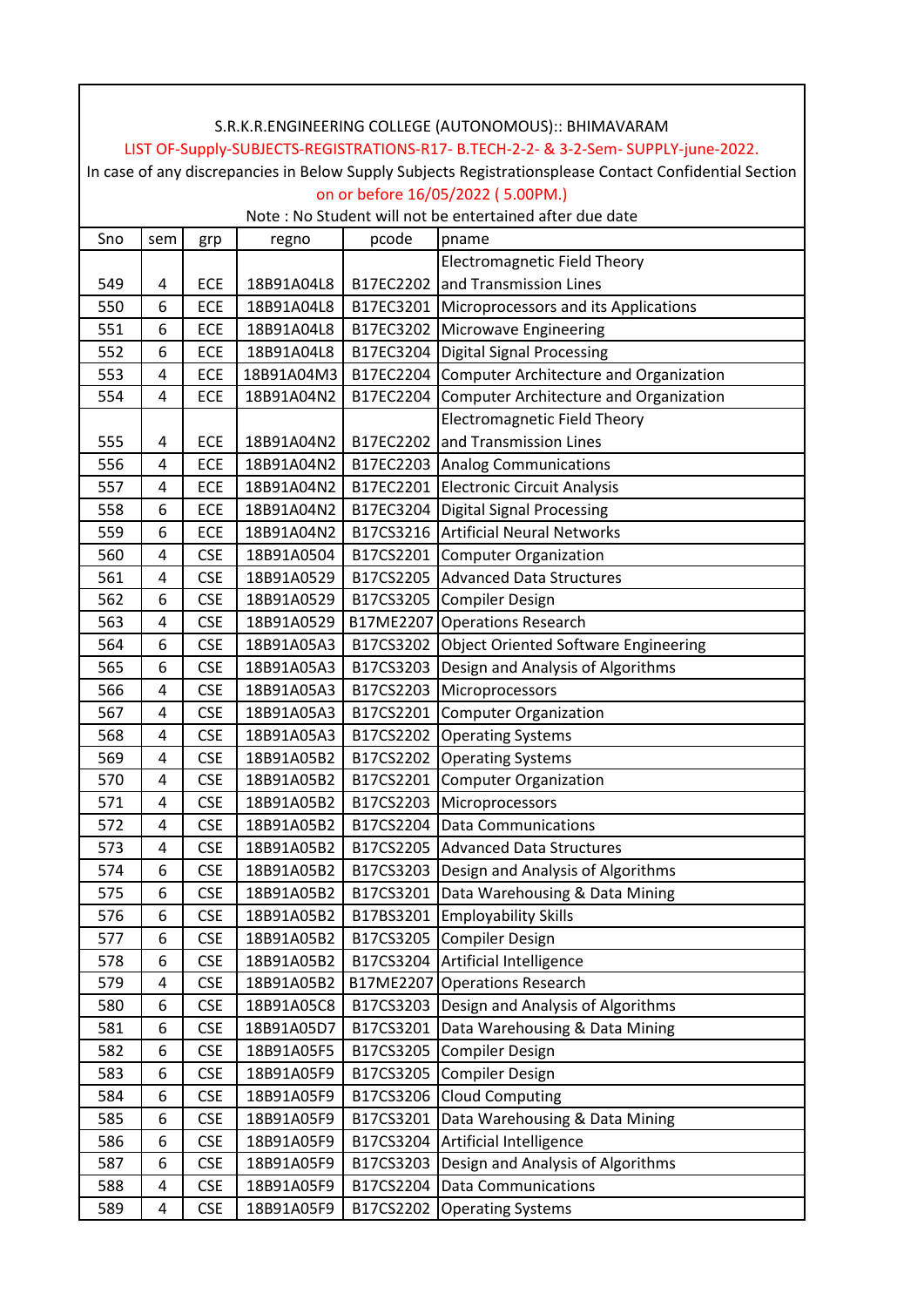|                                                                                                        |     |                        |            |           | LIST OF-Supply-SUBJECTS-REGISTRATIONS-R17- B.TECH-2-2- & 3-2-Sem- SUPPLY-june-2022. |  |  |  |
|--------------------------------------------------------------------------------------------------------|-----|------------------------|------------|-----------|-------------------------------------------------------------------------------------|--|--|--|
| In case of any discrepancies in Below Supply Subjects Registrationsplease Contact Confidential Section |     |                        |            |           |                                                                                     |  |  |  |
| on or before 16/05/2022 (5.00PM.)                                                                      |     |                        |            |           |                                                                                     |  |  |  |
|                                                                                                        |     |                        |            |           | Note: No Student will not be entertained after due date                             |  |  |  |
| Sno                                                                                                    | sem | grp                    | regno      | pcode     | pname                                                                               |  |  |  |
| 590                                                                                                    | 4   | <b>CSE</b>             | 18B91A05F9 |           | B17ME2207 Operations Research                                                       |  |  |  |
| 591                                                                                                    | 4   | <b>CSE</b>             | 18B91A05H9 |           | B17ME2207 Operations Research                                                       |  |  |  |
| 592                                                                                                    | 4   | <b>CSE</b>             | 18B91A05H9 |           | B17CS2204 Data Communications                                                       |  |  |  |
| 593                                                                                                    | 4   | <b>CSE</b>             | 18B91A05H9 |           | B17CS2205 Advanced Data Structures                                                  |  |  |  |
| 594                                                                                                    | 6   | <b>CSE</b>             | 18B91A05H9 |           | B17CS3203 Design and Analysis of Algorithms                                         |  |  |  |
| 595                                                                                                    | 6   | <b>CSE</b>             | 18B91A05H9 |           | B17CS3201 Data Warehousing & Data Mining                                            |  |  |  |
| 596                                                                                                    | 6   | <b>CSE</b>             | 18B91A05H9 |           | B17CS3205 Compiler Design                                                           |  |  |  |
| 597                                                                                                    | 6   | <b>CSE</b>             | 18B91A05J4 |           | B17CS3204 Artificial Intelligence                                                   |  |  |  |
| 598                                                                                                    | 6   | <b>CSE</b>             | 18B91A05J4 |           | B17CS3210 Software Engineering Mini Project Lab                                     |  |  |  |
| 599                                                                                                    | 4   | <b>CSE</b>             | 18B91A05J4 |           | B17CS2202 Operating Systems                                                         |  |  |  |
| 600                                                                                                    | 4   | <b>CSE</b>             | 18B91A05K4 |           | B17CS2204 Data Communications                                                       |  |  |  |
| 601                                                                                                    | 4   | <b>CSE</b>             | 18B91A05K4 |           | B17ME2207 Operations Research                                                       |  |  |  |
| 602                                                                                                    | 6   | <b>CSE</b>             | 18B91A05K7 |           | B17CS3203 Design and Analysis of Algorithms                                         |  |  |  |
| 603                                                                                                    | 6   | <b>CSE</b>             | 18B91A05K7 |           | B17CS3205 Compiler Design                                                           |  |  |  |
| 604                                                                                                    | 4   | <b>CSE</b>             | 18B91A05L4 |           | B17CS2203 Microprocessors                                                           |  |  |  |
| 605                                                                                                    | 4   | <b>CSE</b>             | 18B91A05L7 |           | B17CS2204 Data Communications                                                       |  |  |  |
| 606                                                                                                    | 6   | <b>CSE</b>             | 18B91A05L7 |           | B17CS3203 Design and Analysis of Algorithms                                         |  |  |  |
| 607                                                                                                    | 6   | <b>CSE</b>             | 18B91A05L7 |           | B17CS3202 Object Oriented Software Engineering                                      |  |  |  |
| 608                                                                                                    | 4   | <b>CSE</b>             | 18B91A05L7 |           | B17CS2202 Operating Systems                                                         |  |  |  |
| 609                                                                                                    | 4   | <b>CSE</b>             | 18B91A05L7 |           | B17CS2201 Computer Organization                                                     |  |  |  |
| 610                                                                                                    | 6   | <b>CSE</b>             | 18B91A05L7 |           | B17CS3206 Cloud Computing                                                           |  |  |  |
| 611                                                                                                    | 6   | <b>CSE</b>             | 18B91A05L7 |           | B17CS3205 Compiler Design                                                           |  |  |  |
| 612                                                                                                    | 4   | <b>CSE</b>             | 18B91A05M9 |           | B17CS2202 Operating Systems                                                         |  |  |  |
| 613                                                                                                    | 4   | <b>CSE</b>             | 18B91A05M9 |           | B17CS2204 Data Communications                                                       |  |  |  |
| 614                                                                                                    | 4   | <b>CSE</b>             | 18B91A05M9 |           | B17CS2203 Microprocessors                                                           |  |  |  |
| 615                                                                                                    | 4   | <b>CSE</b>             | 18B91A05M9 |           | B17ME2207 Operations Research                                                       |  |  |  |
| 616                                                                                                    | 4   | <b>CSE</b>             | 18B91A05N1 |           | B17CS2205 Advanced Data Structures                                                  |  |  |  |
| 617                                                                                                    | 4   | <b>CSE</b>             | 18B91A05N6 |           | B17CS2205 Advanced Data Structures                                                  |  |  |  |
| 618                                                                                                    | 4   | <b>CSE</b>             | 18B91A05N6 |           | B17CS2203 Microprocessors                                                           |  |  |  |
| 619                                                                                                    | 4   | <b>CSE</b>             | 18B91A05N6 |           | B17CS2204 Data Communications                                                       |  |  |  |
| 620                                                                                                    | 4   | <b>CSE</b>             | 18B91A05N6 |           | B17CS2202 Operating Systems                                                         |  |  |  |
| 621                                                                                                    | 4   | <b>CSE</b>             | 18B91A05N6 |           | B17ME2207 Operations Research                                                       |  |  |  |
| 622                                                                                                    | 4   | <b>CSE</b>             | 18B91A05P9 |           | B17ME2207 Operations Research                                                       |  |  |  |
| 623                                                                                                    | 4   | <b>CSE</b>             | 18B91A05P9 |           | B17CS2204 Data Communications                                                       |  |  |  |
| 624                                                                                                    | 6   | IT                     | 18B91A1201 | B17IT3203 | Cryptography & Network Security                                                     |  |  |  |
|                                                                                                        |     |                        |            |           | Data Ware Housing and                                                               |  |  |  |
| 625                                                                                                    | 6   | $\mathsf{I}\mathsf{T}$ | 18B91A1204 | B17IT3205 | <b>Business Intelligence</b>                                                        |  |  |  |
| 626                                                                                                    | 4   | IT                     | 18B91A1212 | B17IT2201 | <b>Computer Organization</b>                                                        |  |  |  |
| 627                                                                                                    | 4   | IT                     | 18B91A1212 | B17IT2202 | Microprocessors                                                                     |  |  |  |
| 628                                                                                                    | 4   | IT                     | 18B91A1218 | B17IT2202 | Microprocessors                                                                     |  |  |  |
| 629                                                                                                    | 4   | IT                     | 18B91A1218 |           | B17BS2202 Probability Statistics & Queuing Theory                                   |  |  |  |
| 630                                                                                                    | 4   | IT                     | 18B91A1247 | B17BS2202 | Probability Statistics & Queuing Theory                                             |  |  |  |
| 631                                                                                                    | 4   | $\mathsf{I}\mathsf{T}$ | 18B91A1247 | B17IT2201 | <b>Computer Organization</b>                                                        |  |  |  |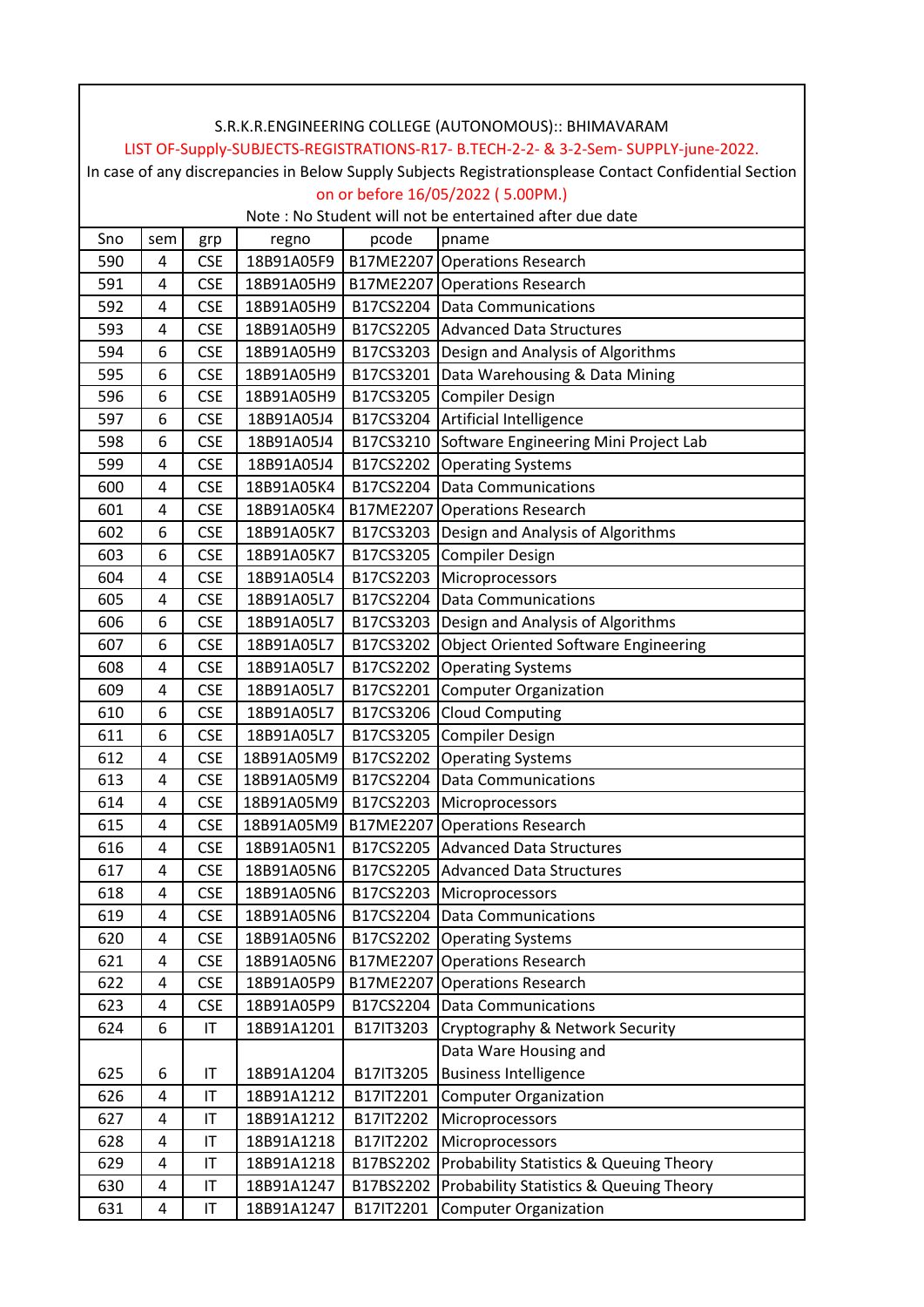| S.R.K.R.ENGINEERING COLLEGE (AUTONOMOUS):: BHIMAVARAM                                                                                       |                |                              |                          |           |                                                               |  |  |  |
|---------------------------------------------------------------------------------------------------------------------------------------------|----------------|------------------------------|--------------------------|-----------|---------------------------------------------------------------|--|--|--|
| LIST OF-Supply-SUBJECTS-REGISTRATIONS-R17- B.TECH-2-2- & 3-2-Sem- SUPPLY-june-2022.                                                         |                |                              |                          |           |                                                               |  |  |  |
| In case of any discrepancies in Below Supply Subjects Registrationsplease Contact Confidential Section<br>on or before 16/05/2022 (5.00PM.) |                |                              |                          |           |                                                               |  |  |  |
| Note : No Student will not be entertained after due date                                                                                    |                |                              |                          |           |                                                               |  |  |  |
| Sno                                                                                                                                         | sem            |                              | regno                    | pcode     | pname                                                         |  |  |  |
| 632                                                                                                                                         | 4              | grp<br>IT                    | 18B91A1247               | B17IT2202 | Microprocessors                                               |  |  |  |
| 633                                                                                                                                         | 4              | $\mathsf{I}\mathsf{T}$       | 18B91A1247               | B17IT2203 | File Structures                                               |  |  |  |
| 634                                                                                                                                         | 6              | IT                           | 18B91A1247               | B17IT3209 | <b>Operations Research</b>                                    |  |  |  |
| 635                                                                                                                                         | 6              | IT                           | 18B91A1247               | B17IT3203 | Cryptography & Network Security                               |  |  |  |
|                                                                                                                                             |                |                              |                          |           | Data Ware Housing and                                         |  |  |  |
|                                                                                                                                             | 6              |                              |                          | B17IT3205 | <b>Business Intelligence</b>                                  |  |  |  |
| 636<br>637                                                                                                                                  | 4              | IT<br>$\mathsf{I}\mathsf{T}$ | 18B91A1247<br>18B91A1247 | B17IT2205 |                                                               |  |  |  |
|                                                                                                                                             | 4              |                              |                          |           | Formal Language and Automata Theory                           |  |  |  |
| 638                                                                                                                                         |                | IT                           | 18B91A1249               | B17IT2205 | Formal Language and Automata Theory<br><b>File Structures</b> |  |  |  |
| 639                                                                                                                                         | 4              | IT                           | 18B91A1249               | B17IT2203 |                                                               |  |  |  |
| 640                                                                                                                                         | $\overline{4}$ | IT                           | 18B91A1249               | B17IT2204 | Unix & Shell Programming                                      |  |  |  |
| 641                                                                                                                                         | 6              | IT                           | 18B91A1249               | B17IT3204 | <b>Statistics With R Programming</b>                          |  |  |  |
| 642                                                                                                                                         | 6              | IT                           | 18B91A1252               | B17IT3203 | Cryptography & Network Security                               |  |  |  |
| 643                                                                                                                                         | 4              | IT                           | 18B91A1252               | B17IT2204 | Unix & Shell Programming                                      |  |  |  |
| 644                                                                                                                                         | 4              | IT                           | 18B91A1252               | B17IT2202 | Microprocessors                                               |  |  |  |
| 645                                                                                                                                         | 4              | IT                           | 18B91A1254               | B17IT2204 | Unix & Shell Programming                                      |  |  |  |
| 646                                                                                                                                         | 4              | IT                           | 18B91A1254               | B17IT2205 | Formal Language and Automata Theory                           |  |  |  |
| 647                                                                                                                                         | 6              | IT                           | 18B91A1254               | B17IT3203 | Cryptography & Network Security                               |  |  |  |
| 648                                                                                                                                         | 6              | ΙT                           | 18B91A1254               | B17IT3204 | <b>Statistics With R Programming</b>                          |  |  |  |
|                                                                                                                                             |                |                              |                          |           | Data Ware Housing and                                         |  |  |  |
| 649                                                                                                                                         | 6              | IT                           | 18B91A1254               | B17IT3205 | <b>Business Intelligence</b>                                  |  |  |  |
| 650                                                                                                                                         | 6              | IT                           | 18B91A1267               | B17IT3204 | <b>Statistics With R Programming</b>                          |  |  |  |
| 651                                                                                                                                         | 6              | IT                           | 18B91A1267               | B17IT3209 | <b>Operations Research</b>                                    |  |  |  |
| 652                                                                                                                                         | 4              | IT                           | 18B91A1267               | B17IT2205 | Formal Language and Automata Theory                           |  |  |  |
| 653                                                                                                                                         | 4              | IT                           | 18B91A1267               | B17IT2204 | Unix & Shell Programming                                      |  |  |  |
| 654                                                                                                                                         | 4              | IT                           | 18B91A1269               | B17IT2205 | Formal Language and Automata Theory                           |  |  |  |
| 655                                                                                                                                         | 4              | $\mathsf{I}\mathsf{T}$       | 18B91A1278               | B17IT2205 | Formal Language and Automata Theory                           |  |  |  |
| 656                                                                                                                                         | 6              | IT                           | 18B91A1278               | B17IT3201 | Web Technologies                                              |  |  |  |
|                                                                                                                                             |                |                              |                          |           | Data Ware Housing and                                         |  |  |  |
| 657                                                                                                                                         | 6              | IT                           | 18B91A1278               | B17IT3205 | <b>Business Intelligence</b>                                  |  |  |  |
| 658                                                                                                                                         | 6              | IT                           | 18B91A1288               | B17IT3203 | Cryptography & Network Security                               |  |  |  |
| 659                                                                                                                                         | 6              | IT                           | 18B91A1288               | B17IT3209 | <b>Operations Research</b>                                    |  |  |  |
| 660                                                                                                                                         | 6              | IT                           | 18B91A1288               | B17IT3202 | <b>Object Oriented Software Engineering</b>                   |  |  |  |
| 661                                                                                                                                         | 4              | IT                           | 18B91A1288               | B17IT2205 | Formal Language and Automata Theory                           |  |  |  |
| 662                                                                                                                                         | 4              | IT                           | 18B91A1288               | B17IT2204 | Unix & Shell Programming                                      |  |  |  |
| 663                                                                                                                                         | 4              | IT                           | 18B91A1288               | B17IT2202 | Microprocessors                                               |  |  |  |
| 664                                                                                                                                         | 4              | IT                           | 18B91A1288               | B17IT2203 | <b>File Structures</b>                                        |  |  |  |
| 665                                                                                                                                         | 4              | IT                           | 18B91A1288               | B17BS2202 | Probability Statistics & Queuing Theory                       |  |  |  |
| 666                                                                                                                                         | 4              | IT                           | 18B91A1296               | B17IT2205 | Formal Language and Automata Theory                           |  |  |  |
| 667                                                                                                                                         | 6              | IT                           | 18B91A1296               | B17IT3209 | <b>Operations Research</b>                                    |  |  |  |
| 668                                                                                                                                         | 6              | $\mathsf{I}\mathsf{T}$       | 18B91A1296               | B17IT3204 | <b>Statistics With R Programming</b>                          |  |  |  |
| 669                                                                                                                                         | 6              | IT                           | 18B91A1296               | B17IT3203 | Cryptography & Network Security                               |  |  |  |
| 670                                                                                                                                         | 4              | IT                           | 18B91A12B4               | B17IT2203 | <b>File Structures</b>                                        |  |  |  |
| 671                                                                                                                                         | 4              | IT                           | 18B91A12B7               | B17IT2202 | Microprocessors                                               |  |  |  |

ヿ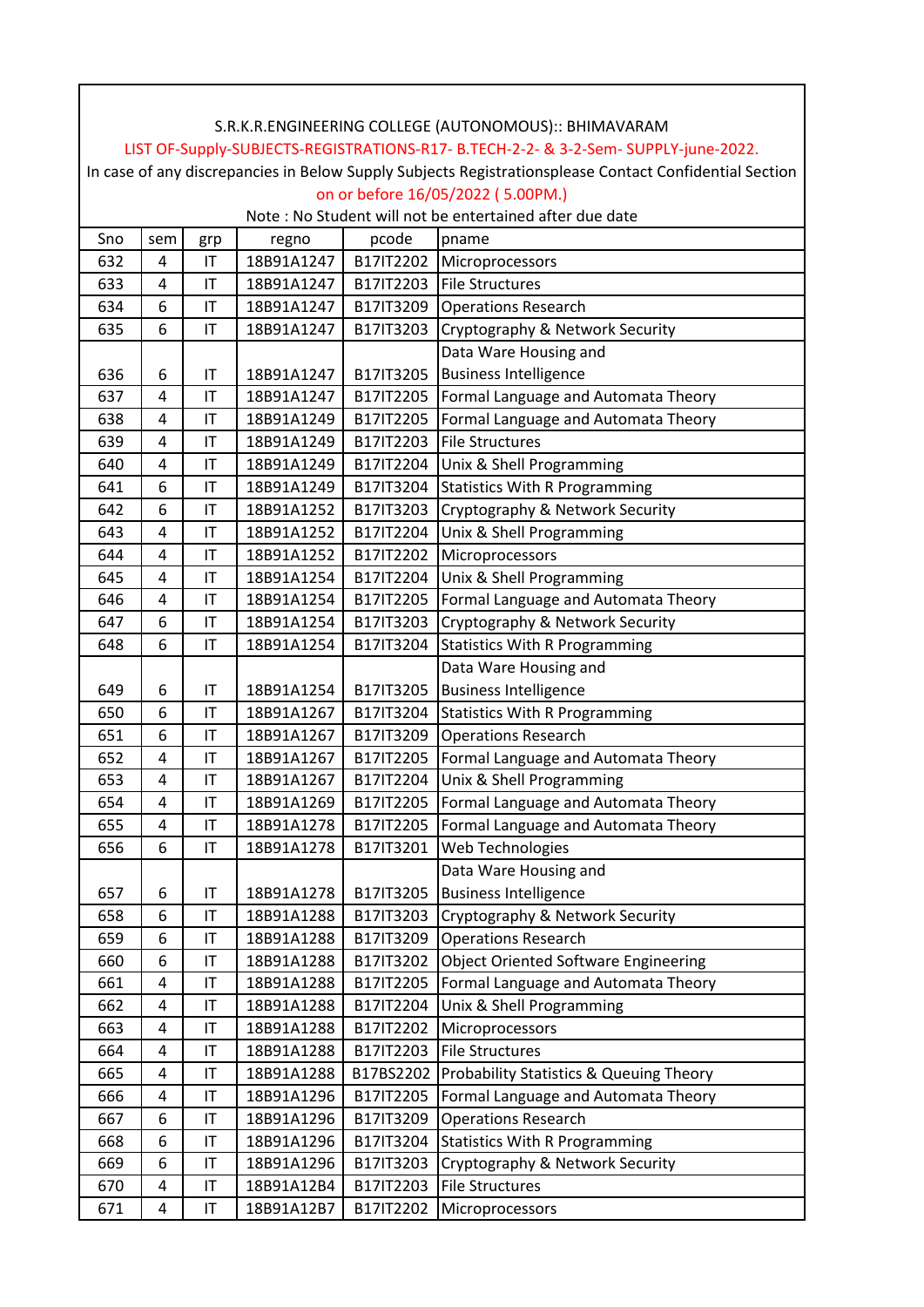| LIST OF-Supply-SUBJECTS-REGISTRATIONS-R17- B.TECH-2-2- & 3-2-Sem- SUPPLY-june-2022.<br>In case of any discrepancies in Below Supply Subjects Registrationsplease Contact Confidential Section |          |                        |                          |           |                                                   |  |  |  |
|-----------------------------------------------------------------------------------------------------------------------------------------------------------------------------------------------|----------|------------------------|--------------------------|-----------|---------------------------------------------------|--|--|--|
| on or before 16/05/2022 (5.00PM.)                                                                                                                                                             |          |                        |                          |           |                                                   |  |  |  |
| Note: No Student will not be entertained after due date                                                                                                                                       |          |                        |                          |           |                                                   |  |  |  |
| Sno                                                                                                                                                                                           |          |                        |                          | pcode     | pname                                             |  |  |  |
| 672                                                                                                                                                                                           | sem<br>6 | grp<br>IT              | regno<br>18B91A12B7      |           | B17IT3203 Cryptography & Network Security         |  |  |  |
| 673                                                                                                                                                                                           | 4        | IT                     | 18B91A12B7               |           | B17IT2205   Formal Language and Automata Theory   |  |  |  |
|                                                                                                                                                                                               | 6        | IT                     | 18B91A12C1               |           | B17IT3202 Object Oriented Software Engineering    |  |  |  |
| 674                                                                                                                                                                                           | 6        |                        |                          |           |                                                   |  |  |  |
| 675                                                                                                                                                                                           |          | IT                     | 18B91A12C1<br>18B91A12C1 |           | B17IT3203 Cryptography & Network Security         |  |  |  |
| 676                                                                                                                                                                                           | 4<br>4   | $\mathsf{I}\mathsf{T}$ |                          | B17IT2206 | Python Programming Lab                            |  |  |  |
| 677                                                                                                                                                                                           |          | IT                     | 18B91A12C1               | B17IT2207 | Digital Electronics And Micro Processors Lab      |  |  |  |
| 678                                                                                                                                                                                           | 6        | IT                     | 18B91A12C1               | B17IT3201 | Web Technologies                                  |  |  |  |
| 679                                                                                                                                                                                           | 6        | IT                     | 18B91A12C1               | B17IT3204 | <b>Statistics With R Programming</b>              |  |  |  |
|                                                                                                                                                                                               |          |                        |                          |           | Data Ware Housing and                             |  |  |  |
| 680                                                                                                                                                                                           | 6        | $\mathsf{I}\mathsf{T}$ | 18B91A12C1               | B17IT3205 | <b>Business Intelligence</b>                      |  |  |  |
| 681                                                                                                                                                                                           | 6        | IT                     | 18B91A12C1               | B17IT3209 | <b>Operations Research</b>                        |  |  |  |
| 682                                                                                                                                                                                           | 6        | $\mathsf{I}\mathsf{T}$ | 18B91A12C1               | B17IT3210 | <b>Web Technologies Lab</b>                       |  |  |  |
| 683                                                                                                                                                                                           | 6        | IT                     | 18B91A12C1               | B17IT3211 | Software Engineering and Mini Project Lab         |  |  |  |
| 684                                                                                                                                                                                           | 6        | IT                     | 18B91A12C1               |           | B17BS3205 Competitive Coding-II                   |  |  |  |
| 685                                                                                                                                                                                           | 6        | IT                     | 18B91A12C1               |           | B17BS3201 Employability Skills                    |  |  |  |
| 686                                                                                                                                                                                           | 4        | IT                     | 18B91A12C5               |           | B17BS2202 Probability Statistics & Queuing Theory |  |  |  |
| 687                                                                                                                                                                                           | 4        | IT                     | 18B91A12C5               | B17IT2205 | Formal Language and Automata Theory               |  |  |  |
| 688                                                                                                                                                                                           | 6        | IT                     | 18B91A12C5               | B17IT3201 | Web Technologies                                  |  |  |  |
| 689                                                                                                                                                                                           | 4        | IT                     | 18B91A12C5               | B17IT2204 | Unix & Shell Programming                          |  |  |  |
| 690                                                                                                                                                                                           | 4        | IT                     | 18B91A12C5               | B17IT2202 | Microprocessors                                   |  |  |  |
| 691                                                                                                                                                                                           | 6        | IT                     | 18B91A12C8               | B17IT3203 | Cryptography & Network Security                   |  |  |  |
| 692                                                                                                                                                                                           | 4        | IT                     | 18B91A12G0               | B17IT2205 | Formal Language and Automata Theory               |  |  |  |
| 693                                                                                                                                                                                           | 4        | IT                     | 18B91A12G0               | B17IT2202 | Microprocessors                                   |  |  |  |
| 694                                                                                                                                                                                           | 4        | $\mathsf{I}\mathsf{T}$ | 18B91A12H8               |           | B17IT2205   Formal Language and Automata Theory   |  |  |  |
| 695                                                                                                                                                                                           | 4        | $\sf IT$               | 18B91A12H8               |           | B17IT2204 Unix & Shell Programming                |  |  |  |
| 696                                                                                                                                                                                           | 4        | <b>CE</b>              | 18B91B0106               |           | B17CE2201 Structural Analysis-I                   |  |  |  |
| 697                                                                                                                                                                                           | 6        | <b>CE</b>              | 18B91B0106               |           | B17CE3203 Geotechnical Engineering-II             |  |  |  |
| 698                                                                                                                                                                                           | 6        | <b>CE</b>              | 18B91B0123               |           | B17CE3203 Geotechnical Engineering-II             |  |  |  |
| 699                                                                                                                                                                                           | 6        | <b>CE</b>              | 18B91B0123               |           | B17CE3201 Reinforced Concrete Structures-II       |  |  |  |
| 700                                                                                                                                                                                           | 4        | <b>CE</b>              | 18B91B0123               |           | B17CE2202   Fluid Mechanics-I                     |  |  |  |
| 701                                                                                                                                                                                           | 4        | <b>CE</b>              | 18B91B0123               |           | B17CE2203 Environmental Engineering-II            |  |  |  |
| 702                                                                                                                                                                                           | 4        | <b>CE</b>              | 18B91B0123               |           | B17CE2205 Surveying-II                            |  |  |  |
| 703                                                                                                                                                                                           | 4        | <b>CE</b>              | 18B91B0127               |           | B17CE2205 Surveying-II                            |  |  |  |
| 704                                                                                                                                                                                           | 4        | <b>CE</b>              | 18B91B0127               |           | B17CE2204 Concrete Technology                     |  |  |  |
| 705                                                                                                                                                                                           | 4        | <b>CE</b>              | 18B91B0127               | B17CE2203 | <b>Environmental Engineering-II</b>               |  |  |  |
| 706                                                                                                                                                                                           | 4        | <b>CE</b>              | 18B91B0127               |           | B17CE2206 Remote Sensing & GIS                    |  |  |  |
| 707                                                                                                                                                                                           | 6        | <b>CE</b>              | 18B91B0133               | B17CE3204 | <b>Transportation Engineering-I</b>               |  |  |  |
| 708                                                                                                                                                                                           | 6        | <b>CE</b>              | 18B91B0140               | B17CE3204 | <b>Transportation Engineering-I</b>               |  |  |  |
| 709                                                                                                                                                                                           | 6        | <b>CE</b>              | 18B91B0140               | B17CE3201 | Reinforced Concrete Structures-II                 |  |  |  |
| 710                                                                                                                                                                                           | 6        | <b>CE</b>              | 18B91B0140               | B17CE3202 | Steel Structures-II                               |  |  |  |
| 711                                                                                                                                                                                           | 4        | <b>CE</b>              | 18B91B0140               |           | B17CE2202 Fluid Mechanics-I                       |  |  |  |
| 712                                                                                                                                                                                           | 4        | <b>CE</b>              | 18B91B0142               | B17CE2201 | Structural Analysis-I                             |  |  |  |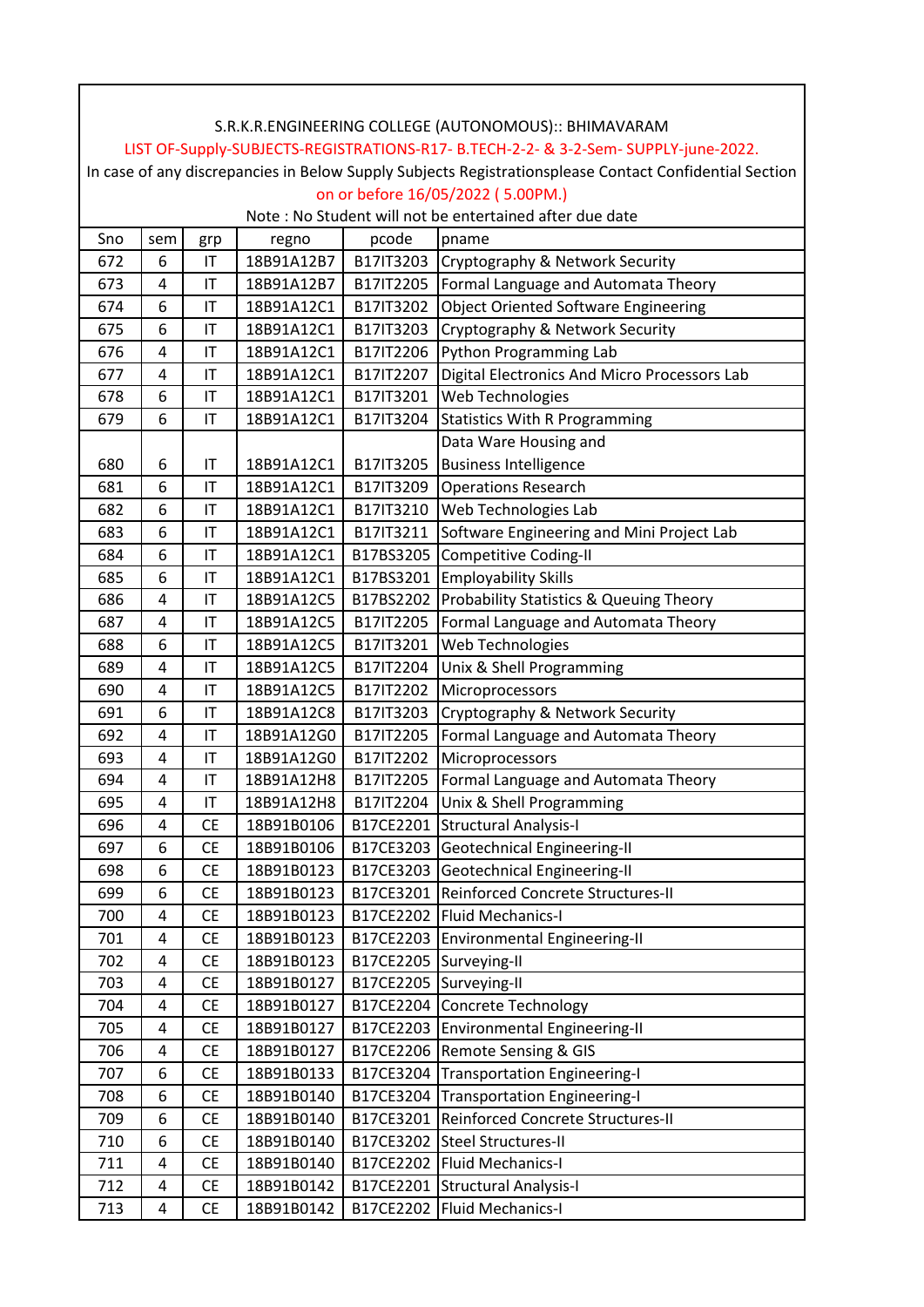|                                                                                                        | S.R.K.R.ENGINEERING COLLEGE (AUTONOMOUS):: BHIMAVARAM   |             |            |           |                                             |  |  |  |
|--------------------------------------------------------------------------------------------------------|---------------------------------------------------------|-------------|------------|-----------|---------------------------------------------|--|--|--|
| LIST OF-Supply-SUBJECTS-REGISTRATIONS-R17- B.TECH-2-2- & 3-2-Sem- SUPPLY-june-2022.                    |                                                         |             |            |           |                                             |  |  |  |
| In case of any discrepancies in Below Supply Subjects Registrationsplease Contact Confidential Section |                                                         |             |            |           |                                             |  |  |  |
| on or before 16/05/2022 (5.00PM.)                                                                      |                                                         |             |            |           |                                             |  |  |  |
|                                                                                                        | Note: No Student will not be entertained after due date |             |            |           |                                             |  |  |  |
| Sno                                                                                                    | sem                                                     | grp         | regno      | pcode     | pname                                       |  |  |  |
| 714                                                                                                    | 6                                                       | <b>CE</b>   | 18B91B0142 |           | B17CE3203 Geotechnical Engineering-II       |  |  |  |
| 715                                                                                                    | 6                                                       | <b>CE</b>   | 18B91B0145 |           | B17CE3204 Transportation Engineering-I      |  |  |  |
| 716                                                                                                    | 6                                                       | <b>CE</b>   | 18B91B0147 |           | B17CE3204 Transportation Engineering-I      |  |  |  |
| 717                                                                                                    | 6                                                       | <b>CE</b>   | 18B91B0147 | B17CE3203 | Geotechnical Engineering-II                 |  |  |  |
| 718                                                                                                    | 6                                                       | <b>CE</b>   | 18B91B0147 |           | B17CE3205 Air pollution and Control         |  |  |  |
| 719                                                                                                    | 6                                                       | <b>CE</b>   | 18B91B0147 |           | B17CE3202 Steel Structures-II               |  |  |  |
| 720                                                                                                    | 4                                                       | <b>CSE</b>  | 18B91B0510 | B17CS2204 | <b>Data Communications</b>                  |  |  |  |
| 721                                                                                                    | 6                                                       | <b>CSE</b>  | 18B91B0510 |           | B17CS3201   Data Warehousing & Data Mining  |  |  |  |
| 722                                                                                                    | 6                                                       | <b>CSE</b>  | 18B91B0510 | B17CS3202 | <b>Object Oriented Software Engineering</b> |  |  |  |
| 723                                                                                                    | 6                                                       | <b>CSE</b>  | 18B91B0510 | B17CS3203 | Design and Analysis of Algorithms           |  |  |  |
| 724                                                                                                    | 6                                                       | <b>CSE</b>  | 18B91B0510 | B17CS3205 | <b>Compiler Design</b>                      |  |  |  |
| 725                                                                                                    | 6                                                       | <b>CSE</b>  | 18B91B0510 | B17CS3206 | <b>Cloud Computing</b>                      |  |  |  |
| 726                                                                                                    | 6                                                       | <b>CSE</b>  | 18B91B0532 | B17CS3205 | <b>Compiler Design</b>                      |  |  |  |
| 727                                                                                                    | 6                                                       | <b>CSE</b>  | 18B91B0544 | B17CS3201 | Data Warehousing & Data Mining              |  |  |  |
| 728                                                                                                    | 4                                                       | <b>CSE</b>  | 18B91B0549 | B17CS2205 | <b>Advanced Data Structures</b>             |  |  |  |
| 729                                                                                                    | 4                                                       | <b>CSE</b>  | 18B91B0549 | B17CS2203 | Microprocessors                             |  |  |  |
| 730                                                                                                    | 4                                                       | <b>CSE</b>  | 18B91B0549 | B17CS2202 | <b>Operating Systems</b>                    |  |  |  |
| 731                                                                                                    | 6                                                       | <b>CSE</b>  | 18B91B0551 | B17CS3202 | <b>Object Oriented Software Engineering</b> |  |  |  |
| 732                                                                                                    | 6                                                       | <b>CSE</b>  | 18B91B0551 | B17CS3205 | <b>Compiler Design</b>                      |  |  |  |
| 733                                                                                                    | 6                                                       | <b>CSE</b>  | 18B91B0553 | B17CS3205 | <b>Compiler Design</b>                      |  |  |  |
| 734                                                                                                    | 6                                                       | <b>CSE</b>  | 18B91B0553 | B17CS3204 | Artificial Intelligence                     |  |  |  |
| 735                                                                                                    | 6                                                       | <b>CSE</b>  | 18B91B0553 | B17CS3206 | <b>Cloud Computing</b>                      |  |  |  |
| 736                                                                                                    | 6                                                       | <b>CSE</b>  | 18B91B0553 | B17CS3210 | Software Engineering Mini Project Lab       |  |  |  |
| 737                                                                                                    | 6                                                       | <b>CSE</b>  | 18B91B0553 |           | B17CS3203 Design and Analysis of Algorithms |  |  |  |
| 738                                                                                                    | 6                                                       | <b>CSE</b>  | 18B91B0553 |           | B17CS3201 Data Warehousing & Data Mining    |  |  |  |
| 739                                                                                                    | 6                                                       | <b>CSE</b>  | 18B91B0553 |           | B17BS3201 Employability Skills              |  |  |  |
| 740                                                                                                    | 6                                                       | <b>CE</b>   | 18B95A0110 |           | B17CE3201 Reinforced Concrete Structures-II |  |  |  |
| 741                                                                                                    | 6                                                       | <b>CE</b>   | 18B95A0120 | B17CE3201 | Reinforced Concrete Structures-II           |  |  |  |
| 742                                                                                                    | 6                                                       | <b>CE</b>   | 18B95A0120 | B17CE3202 | Steel Structures-II                         |  |  |  |
| 743                                                                                                    | 6                                                       | CE          | 18B95A0120 | B17CE3203 | Geotechnical Engineering-II                 |  |  |  |
| 744                                                                                                    | 6                                                       | <b>CE</b>   | 18B95A0132 | B17CE3203 | Geotechnical Engineering-II                 |  |  |  |
|                                                                                                        |                                                         |             |            |           | <b>Electromagnetic Field Theory</b>         |  |  |  |
| 745                                                                                                    | 4                                                       | ECE         | 18B95A0419 | B17EC2202 | and Transmission Lines                      |  |  |  |
| 746                                                                                                    | 6                                                       | <b>CE</b>   | 19B95A0102 |           | B17CE3204 Transportation Engineering-I      |  |  |  |
| 747                                                                                                    | 4                                                       | EEE         | 19B95A0201 | B17EC2206 | Linear Integrated and Pulse Circuits        |  |  |  |
| 748                                                                                                    | 4                                                       | EEE         | 19B95A0201 |           | B17EE2202 Signal & Systems                  |  |  |  |
| 749                                                                                                    | 6                                                       | EEE         | 19B95A0214 |           | B17EE3205 Power System Protection           |  |  |  |
| 750                                                                                                    | 6                                                       | EEE         | 19B95A0214 |           | B17EE3202 Power Electronics                 |  |  |  |
| 751                                                                                                    | 6                                                       | EEE         | 19B95A0219 | B17EE3204 | <b>Digital Signal Processing</b>            |  |  |  |
| 752                                                                                                    | 6                                                       | <b>MECH</b> | 19B95A0303 |           | B17ME3204 Machine Design                    |  |  |  |
| 753                                                                                                    | 4                                                       | <b>MECH</b> | 19B95A0310 |           | B17ME2201 Advanced Strength of Materials    |  |  |  |
| 754                                                                                                    | 4                                                       | <b>MECH</b> | 19B95A0313 |           | B17ME2201 Advanced Strength of Materials    |  |  |  |
| 755                                                                                                    | 6                                                       | <b>MECH</b> | 19B95A0313 |           | B17ME3207 Computer Aided Design             |  |  |  |

 $\overline{\phantom{a}}$